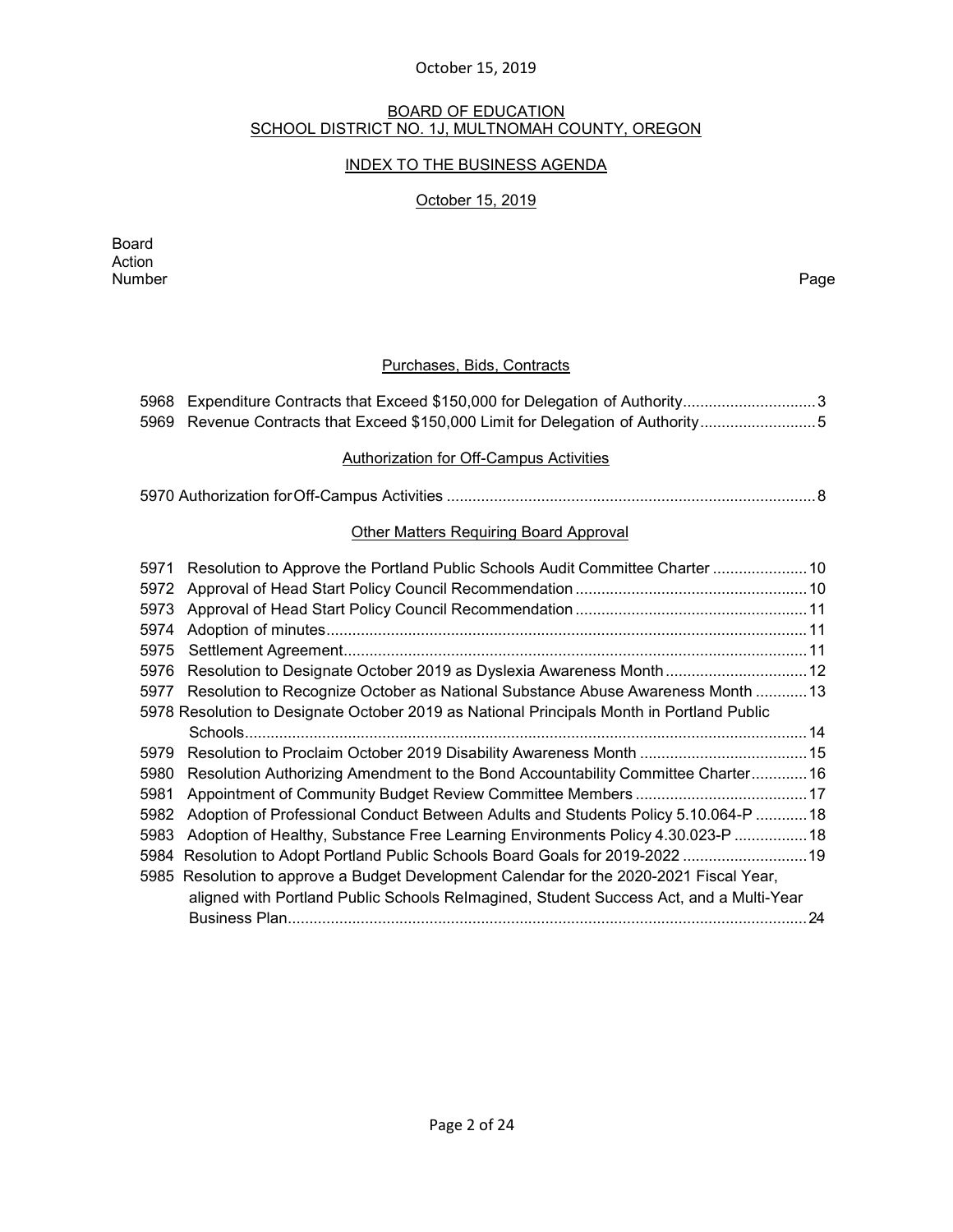# Purchases, Bids, Contracts

#### Resolutions Number 5968 and 5969

As a committee of the whole, Director Scott motioned and Director Brim-Edwards seconded the motion to adopt Resolutions 5968 and 5969. The motion was put to a voice vote and passed unanimously (7-yes,0-no), with Student Representative Latterell voting yes, unofficial.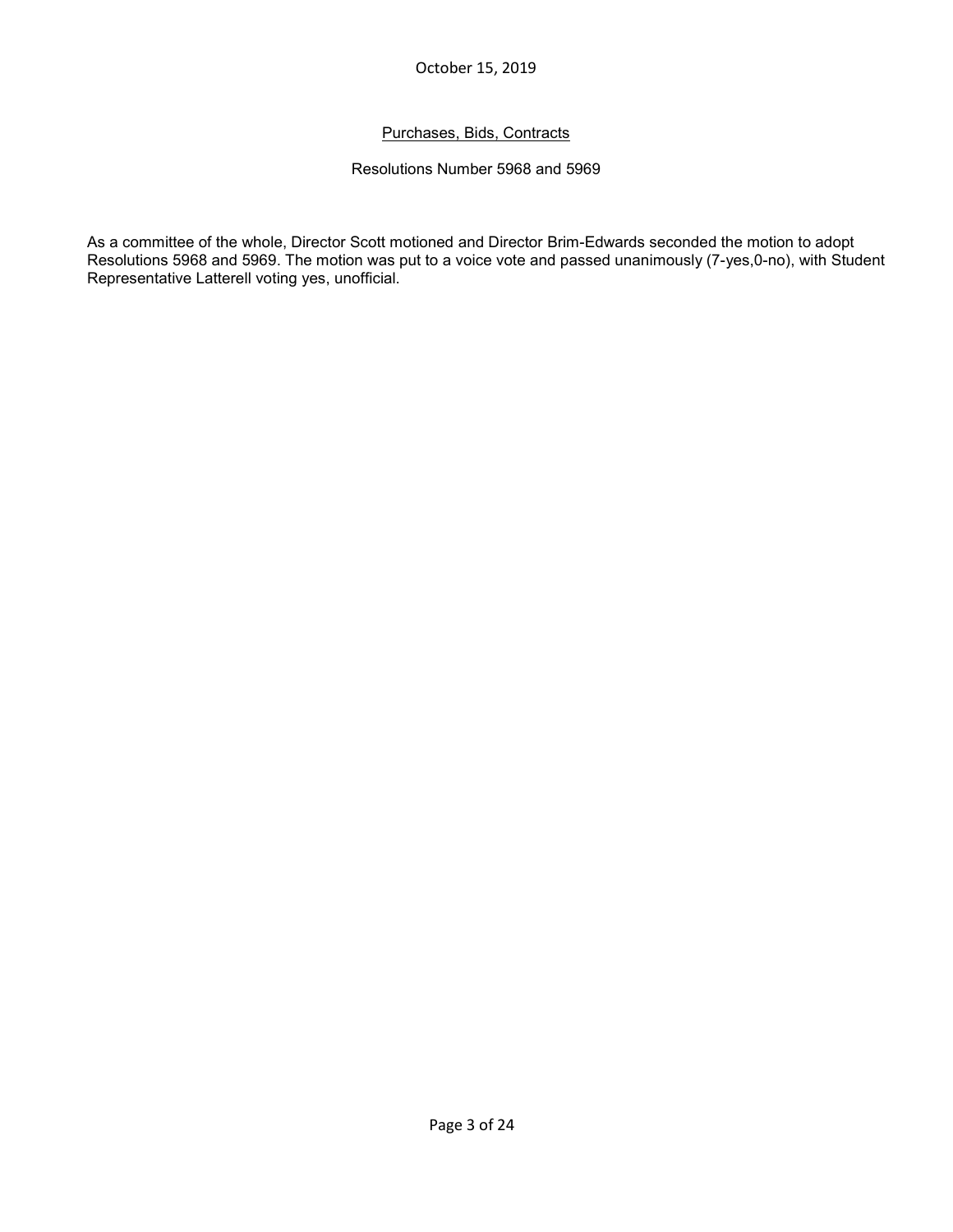#### Expenditure Contracts that Exceed \$150,000 for Delegation of Authority

#### **RECITAL**

Portland Public Schools ("District") Public Contracting Rules PPS-45-0200 ("Authority to Approve District Contracts; Delegation of Authority to Superintendent") requires the Board of Education ("Board") enter into contracts and approve payment for products, materials, supplies, capital outlay, equipment, and services whenever the total amount exceeds \$150,000 per contract, excepting settlement or real property agreements. Contracts meeting this criterion are listed below.

# **RESOLUTION**

The Superintendent recommends that the Board approve these contracts. The Board accepts this recommendation and by this resolution authorizes the Deputy Clerk to enter into the following agreements.

| <b>Contractor</b>                            | <b>Contract</b><br>Term                                                                                                         | <b>Contract Type</b>        | <b>Description of Services</b>                                                                                                | <b>Contract</b><br>Amount                                                | <b>Responsible</b><br>Administrator,<br><b>Funding Source</b> |
|----------------------------------------------|---------------------------------------------------------------------------------------------------------------------------------|-----------------------------|-------------------------------------------------------------------------------------------------------------------------------|--------------------------------------------------------------------------|---------------------------------------------------------------|
| <b>IBI Group</b>                             | TBD                                                                                                                             | Architecture<br>ARCH XXXXX* | Architectural design<br>services for roof<br>replacement of Kelly and<br>Mt. Tabor.<br>RFP 2019-2626                          | \$780,971                                                                | C. Hertz<br><b>Fund 455</b><br>Dept. 5511<br>Project DS006    |
| Oh Planning &<br>Design                      | <b>TBD</b>                                                                                                                      | Architecture<br>ARCH XXXXX* | Architectural design<br>services for roof<br>replacement of Ockley<br>Green, Harrison Park,<br>and Woodlawn.<br>RFP 2019-2625 | \$969,000                                                                | Hertz<br>C.<br>455<br>Fund<br>Dept. 5511<br>Project DS006     |
| Frontline<br><b>Facilities</b><br>Management | 10/16/19<br>through<br>9/30/20<br>Option to<br>renew for<br>up to four<br>additional<br>one-year<br>terms<br>through<br>9/30/24 | <b>Services</b><br>S 68723  | District-wide gutter and<br>roof drain cleaning.<br>ITB 2019-2664                                                             | Original<br>Term:<br>\$57,600<br>Total through<br>renewals:<br>\$230,400 | Hertz<br>C.<br>191<br>Fund<br>Dept. 5597<br>Project F1320     |

#### **NEW CONTRACTS**

\* Contracts are in negotiation and not finalized at this time. Staff seeks advanced authorization for these contracts pursuant to the Purchasing & Contracting Delegation of Authority Administrative Directive, 8.50.105-AD, Section X(4): "The District may seek an 'advanced authorization' from the PPS Board of Education for any contract upon the approval of the Director of Purchasing & Contracting. The cost of the contract shall be a 'Not to Exceed' amount. Once the Board has approved it, no further authorization for the contract is required, providing the contract value remains at or below the 'Not to Exceed' amount."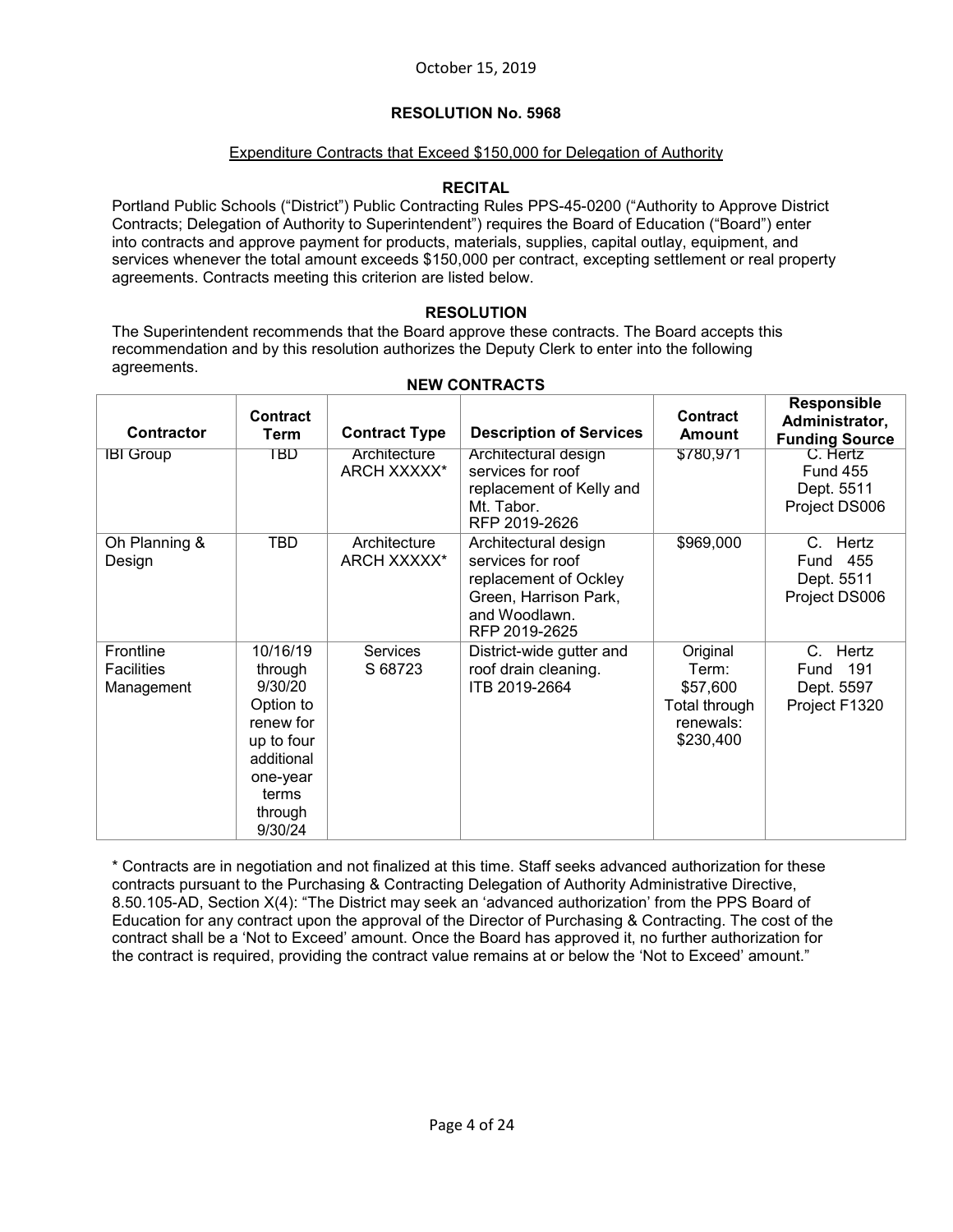| Contractor             | <b>Contract</b><br>Term | <b>Contract Type</b> | <b>Description of Services</b> | <b>Contract</b><br><b>Amount</b> | <b>Responsible</b><br>Administrator,<br><b>Funding Source</b> |
|------------------------|-------------------------|----------------------|--------------------------------|----------------------------------|---------------------------------------------------------------|
| <b>Oregon State</b>    | 9/1/19                  | Intergovernment      | OSU will provide up to 18      | Original                         | K. Cuellar                                                    |
| University             | through                 | al Agreement         | PPS teachers the               | Term:                            | <b>Fund 205</b>                                               |
|                        | 6/30/20                 | IGA 68649            | opportunity to complete a      | \$100,000                        | Dept. 5407                                                    |
|                        | Options to              |                      | two-year ESOL                  | Total through                    | Grant G1808                                                   |
|                        | renew for               |                      | endorsement program            | all renewals:                    |                                                               |
|                        | five                    |                      | which will prepare             | \$600,000                        |                                                               |
|                        | additional              |                      | teachers to effectively        |                                  |                                                               |
|                        | one-year                |                      | educate students who           |                                  |                                                               |
|                        | terms                   |                      | are learning English as a      |                                  |                                                               |
|                        | through                 |                      | second language.               |                                  |                                                               |
|                        | 6/30/25                 |                      | RFP 2019-2616                  |                                  |                                                               |
| Multnomah              | 9/10/19                 | Intergovernment      | Provide access to school       | \$177,000                        | K. Cuellar                                                    |
| County Health          | through                 | al Agreement         | based mental health            |                                  | <b>Fund 101</b>                                               |
| Department             | 6/15/20                 | IGA 68755            | services.                      |                                  | Dept. 5424                                                    |
| West Linn-             | 7/1/19                  | Intergovernment      | Regional services to           | \$186,000                        | K. Cuellar                                                    |
| Wilsonville            | through                 | al Agreement         | eligible individuals with      |                                  | 205<br>Fund                                                   |
| <b>School District</b> | 6/30/20                 | IGA 68654            | Autism Spectrum                |                                  | 5433<br>Dept.                                                 |
|                        |                         |                      | Disorder.                      |                                  | Grant G1900                                                   |

# **NEW INTERGOVERNMENTAL AGREEMENTS ("IGAs")**

# **AMENDMENTS TO EXISTING CONTRACTS**

| Contractor          | Contract<br><b>Amendm</b><br>entTerm | <b>Contract Type</b>                      | <b>Description of Services</b>                                                                                                                                         | Amendment<br>Amount.<br><b>Contract</b> | Responsible<br>Administrator,<br><b>Funding Source</b> |
|---------------------|--------------------------------------|-------------------------------------------|------------------------------------------------------------------------------------------------------------------------------------------------------------------------|-----------------------------------------|--------------------------------------------------------|
| <b>Broadway Cab</b> | 10/16/19<br>through<br>6/30/20       | <b>Services</b><br>S 62823<br>Amendment 6 | Increasing the budgeted<br>amount for transportation<br>for students who are<br>unable to be served by a<br>school bus as<br>determined by their IEP.<br>RFP 2016-1887 | \$250,000<br>\$880,000                  | C. Hertz<br>Fund 101<br>Dept. 5560                     |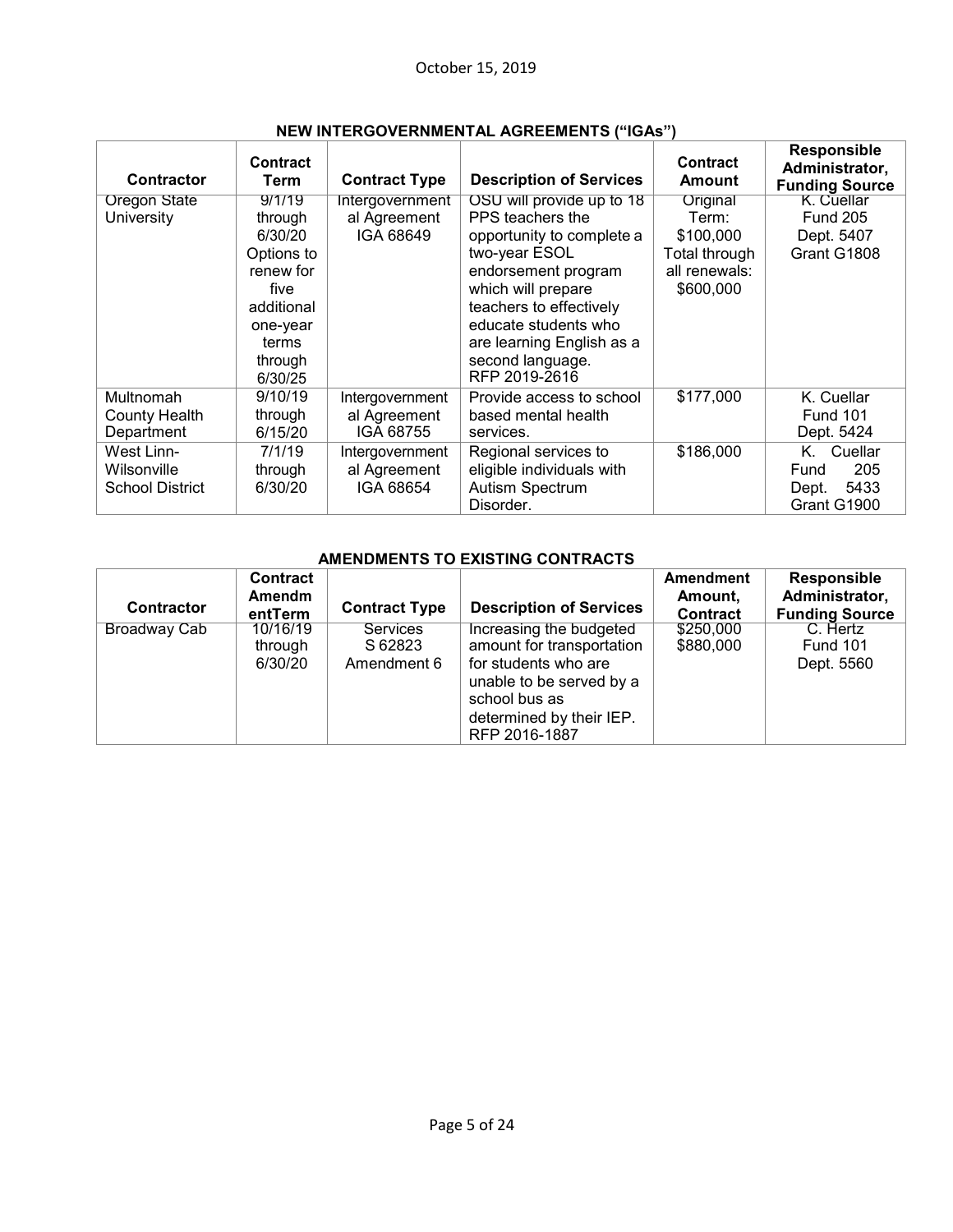# **RESOLUTION No. 5969**

#### Revenue Contracts that Exceed \$150,000 Limit for Delegation of Authority

#### **RECITAL**

Portland Public Schools ("District") Public Contracting Rules PPS-45-0200 ("Authority to Approve District Contracts; Delegation of Authority to Superintendent") requires the Board of Education ("Board") to enter into and approve all contracts, except as otherwise expressly authorized. Contracts exceeding \$150,000 per contractor are listed below.

# **RESOLUTION**

The Superintendent recommends that the Board approve these contracts. The Board accepts this recommendation and by this resolution authorizes the Deputy Clerk to enter into the following agreements.

#### **NEW REVENUE CONTRACTS**

No New Revenue Contracts

# **NEW INTERGOVERNMENTAL AGREEMENTS / REVENUE ("IGA/Rs")**

| Contractor                                                                    | Contract<br>Term               | <b>Contract Type</b>                                        | <b>Description of Services</b>                                                                                                       | Contract<br><b>Amount</b> | <b>Responsible</b><br>Administrator,<br><b>Funding Source</b> |
|-------------------------------------------------------------------------------|--------------------------------|-------------------------------------------------------------|--------------------------------------------------------------------------------------------------------------------------------------|---------------------------|---------------------------------------------------------------|
| David Douglas<br><b>School District</b>                                       | 8/1/19<br>through<br>6/30/20   | Intergovernment<br>al Agreement /<br>Revenue IGA/R<br>68677 | Columbia Regional will<br>provide school age<br>classroom services for<br>Deaf/Hard of Hearing<br>regionally eligible<br>children.   | \$237,060                 | K. Cuellar<br><b>Fund 299</b><br>Grant S0031                  |
| Oregon Department<br>of Transportation                                        | 9/10/19<br>through<br>12/31/21 | Intergovernment<br>al Agreement /<br>Revenue<br>IGA/R 68700 | ODOT is contributing for<br>the signaled intersection<br>on NE 82 <sup>nd</sup> Ave. for the<br>Madison HS<br>Modernization Project. | \$510,250                 | C. Hertz Fund<br>435<br>Project J0352                         |
| US Department<br>of Education                                                 | 10/1/19<br>through<br>09/30/22 | Intergovernment<br>al Agreement /<br>Revenue<br>IGA/R 68705 | <b>STEM and Computer</b><br><b>Science Focused</b><br>College & Career Pathways<br>grant.                                            | \$500,000                 | K. Cuellar<br><b>Fund 205</b><br>Grant G1928                  |
| State of Oregon -<br>Pediatric<br>Nursing<br>Education<br>Facility<br>Program | 7/1/19<br>through<br>6/30/21   | Intergovernment<br>al Agreement /<br>Revenue<br>IGA/R 68738 | Provides funding for<br><b>Special Education services</b><br>to Providence students<br>who attend PPS.                               | \$1,194,706               | K. Cuellar<br><b>Fund 205</b><br>Grant G1791                  |

#### **AMENDMENTS TO EXISTING REVENUE CONTRACTS**

| Contractor                                 | Contract<br>Term                | <b>Contract Type</b>                                                              | <b>Description of Services</b>                                                                              | Amendment<br>Amount.<br>Contract<br>Amount | <b>Responsible</b><br>Administrator,<br><b>Funding Source</b> |
|--------------------------------------------|---------------------------------|-----------------------------------------------------------------------------------|-------------------------------------------------------------------------------------------------------------|--------------------------------------------|---------------------------------------------------------------|
| Oregon Department<br>of Education          | 7/1/17<br>through<br>6/30/21    | Intergovernment<br>al Agreement /<br>Revenue<br><b>IGA/R 64777</b><br>Amendment 2 | Amendment to fund<br>Columbia Regional program<br>support through 6/30/21.                                  | \$22,508,951<br>\$43,250,521               | K. Cuellar<br><b>Fund 205</b><br>Grant G1900                  |
| Mt. Hood Cable<br>Regulatory<br>Commission | 11/18/15<br>through<br>12/31/22 | Revenue<br>R 62451<br>Amendment 1                                                 | Extending agreement and<br>adding funds for TechSmart<br>3 <sup>rd</sup> Grade Reading Literacy<br>Project. | \$2,934,926<br>\$8,036,116                 | C. Hertz Fund<br>205                                          |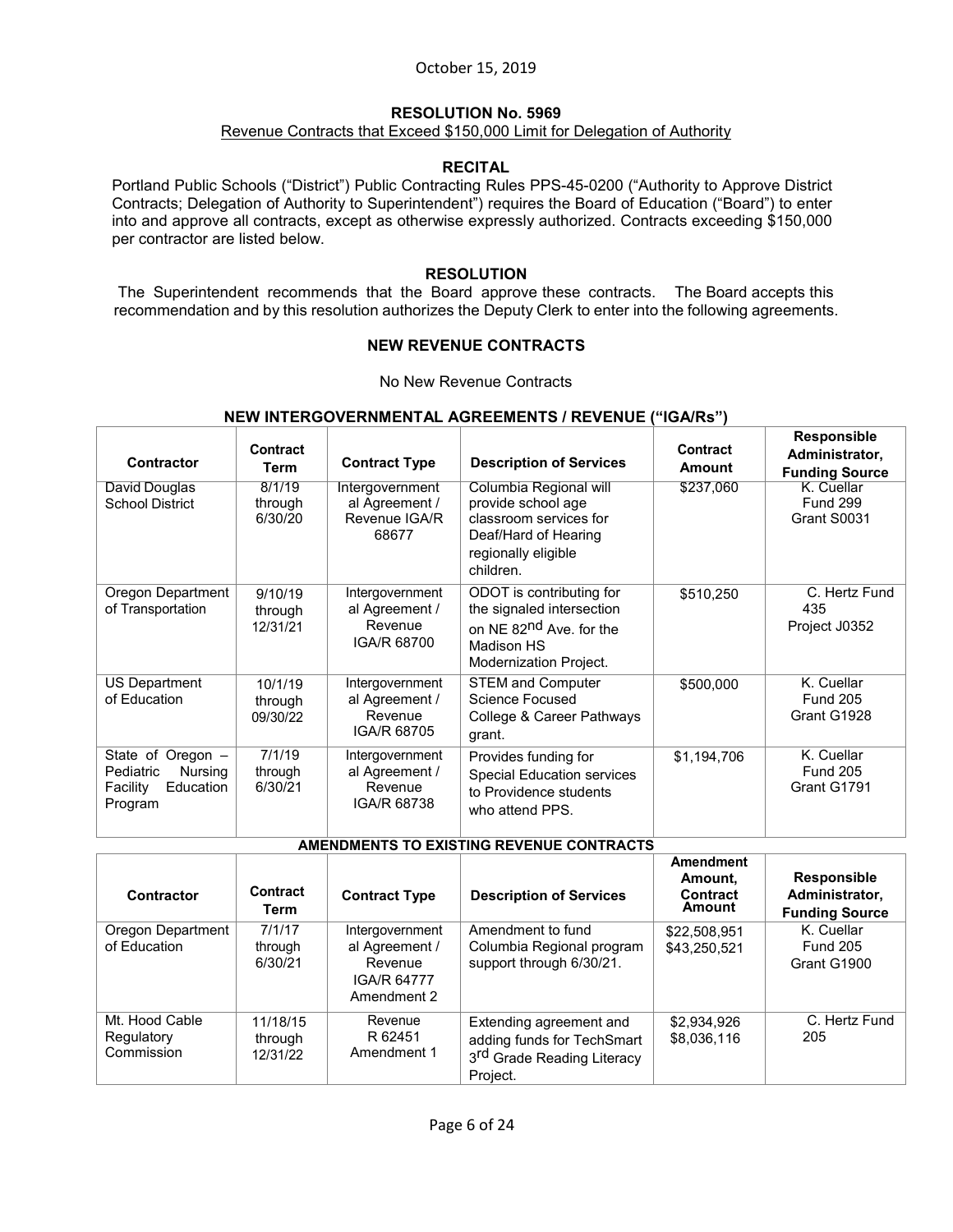| Kairos PDX | 7/1/18<br>through<br>6/30/21 | Lease<br>Agreement /<br>Revenue<br>LA/R 67347<br>Amendment | Humboldt-Kairos PDX<br>expansion of the premises<br>from 19k SF to 22k SF. | \$28,442<br>\$580.810 | C. Hertz Fund<br>101 |
|------------|------------------------------|------------------------------------------------------------|----------------------------------------------------------------------------|-----------------------|----------------------|
|------------|------------------------------|------------------------------------------------------------|----------------------------------------------------------------------------|-----------------------|----------------------|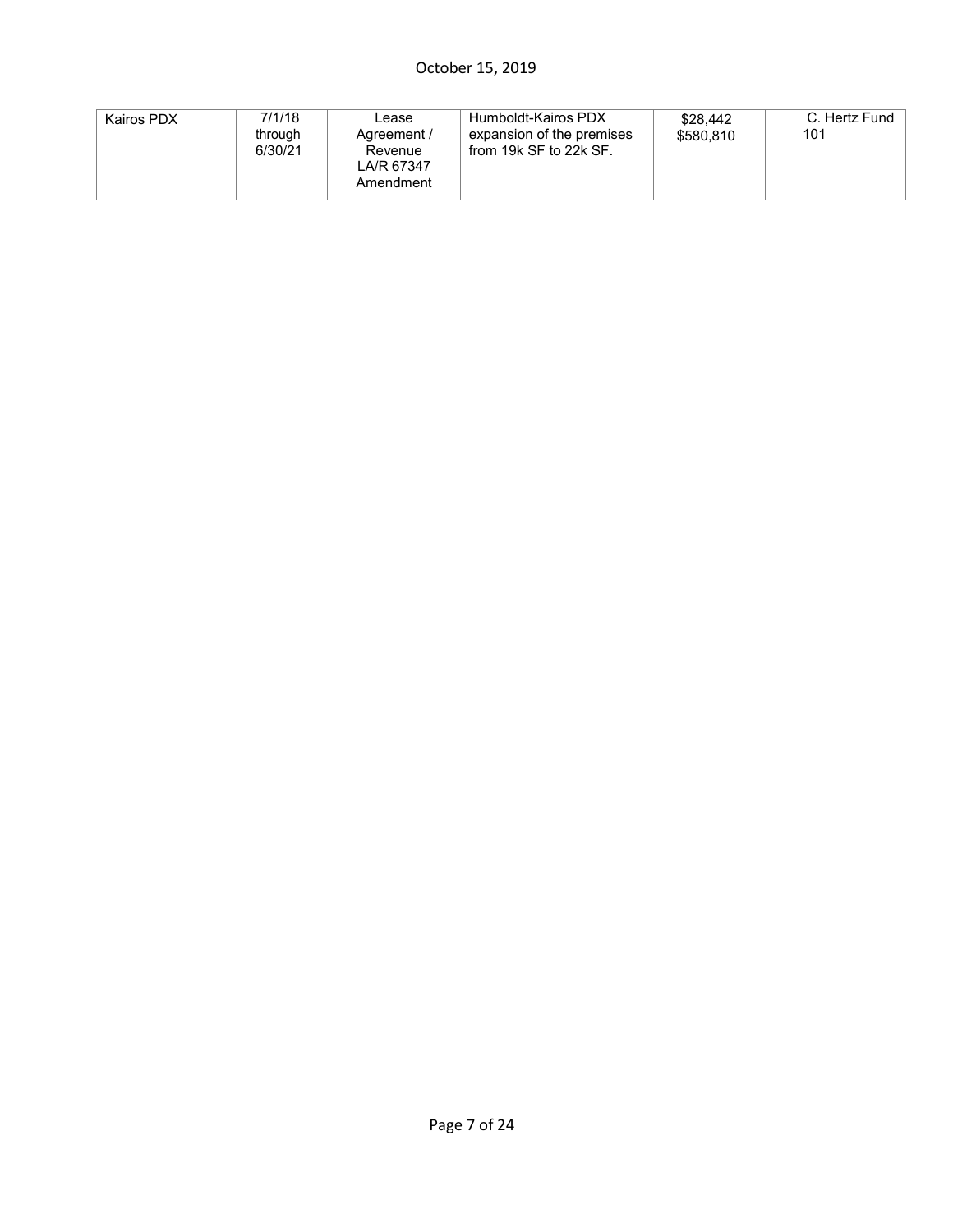# Authorization for Off-Campus Activities

#### Resolution Number 5970

As a committee of the whole, Director Scott motioned and Director Brim-Edwards seconded the motion to adopt Resolution 5970. The motion was put to a voice vote and passed unanimously (7-yes,0-no), with Student Representative Latterell voting yes, unofficial.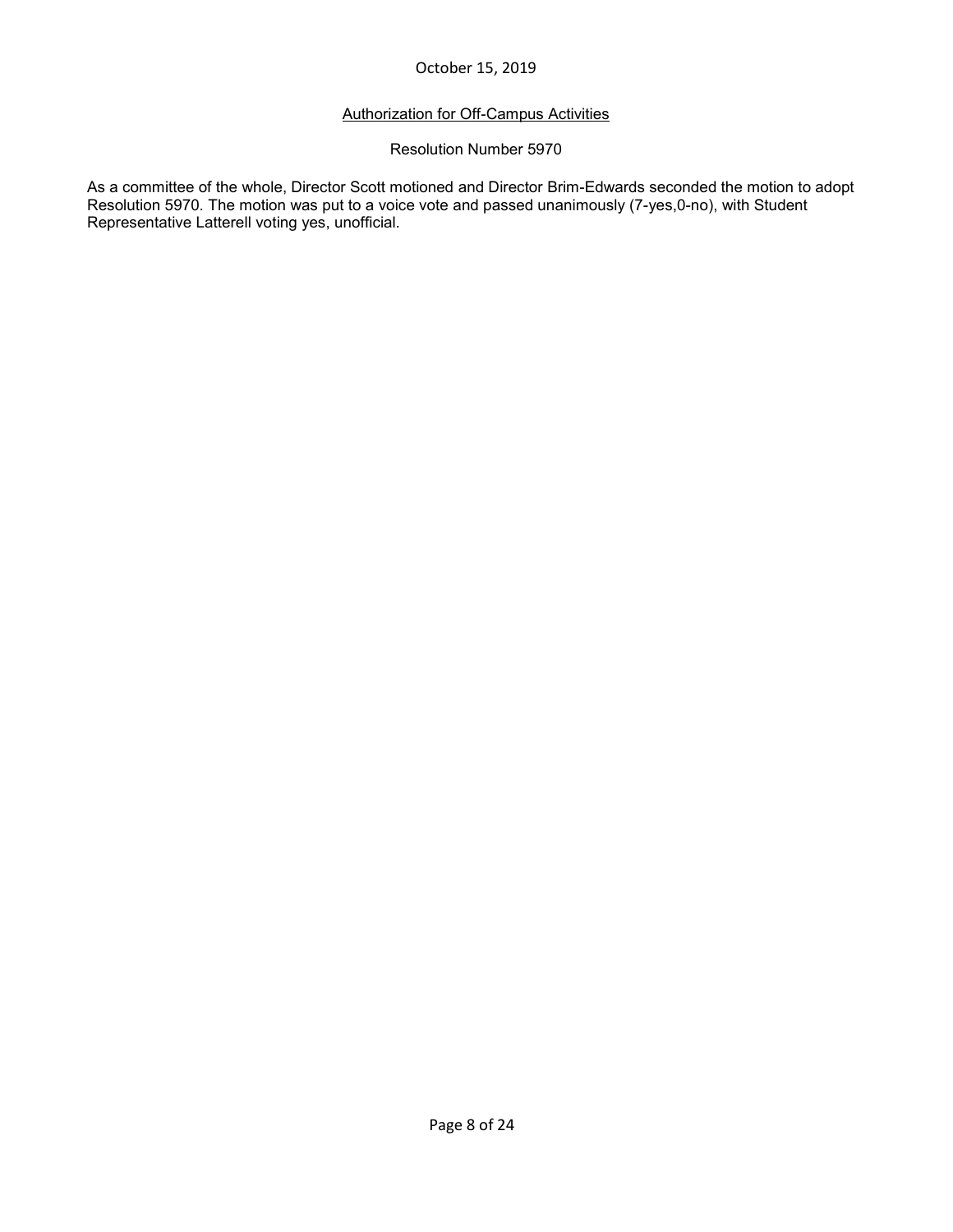# **RESOLUTION No. 5970**

# Authorization for Off-Campus Activities

# **RECITAL**

Portland Public Schools ("District") Policy 6.50.010-P ("Off-Campus Activities") requires the Board of Education ("Board") consent to student out-of-state travel.

# **RESOLUTION**

The Board has reviewed the request for out-of-state travel. All required documents have been submitted to the Risk Management Department. The Superintendent recommends that the Board consent to the student out-of-state travel for the below request:

# **AUTHORIZATION FOR OFF-CAMPUS ACTIVITIES**

<span id="page-7-0"></span>

| Date(s)        | School,<br>Course, and<br>Number of<br><b>Students</b> | <b>Purpose of Travel</b> | <b>Travel Destination</b>         | <b>Estimated Cost</b><br>per person |
|----------------|--------------------------------------------------------|--------------------------|-----------------------------------|-------------------------------------|
| 3/19-3/24/2020 | RHS; Varsity<br>softball; 11                           | Softball games           | San Diego State University,<br>СA | \$400                               |
|                |                                                        |                          |                                   |                                     |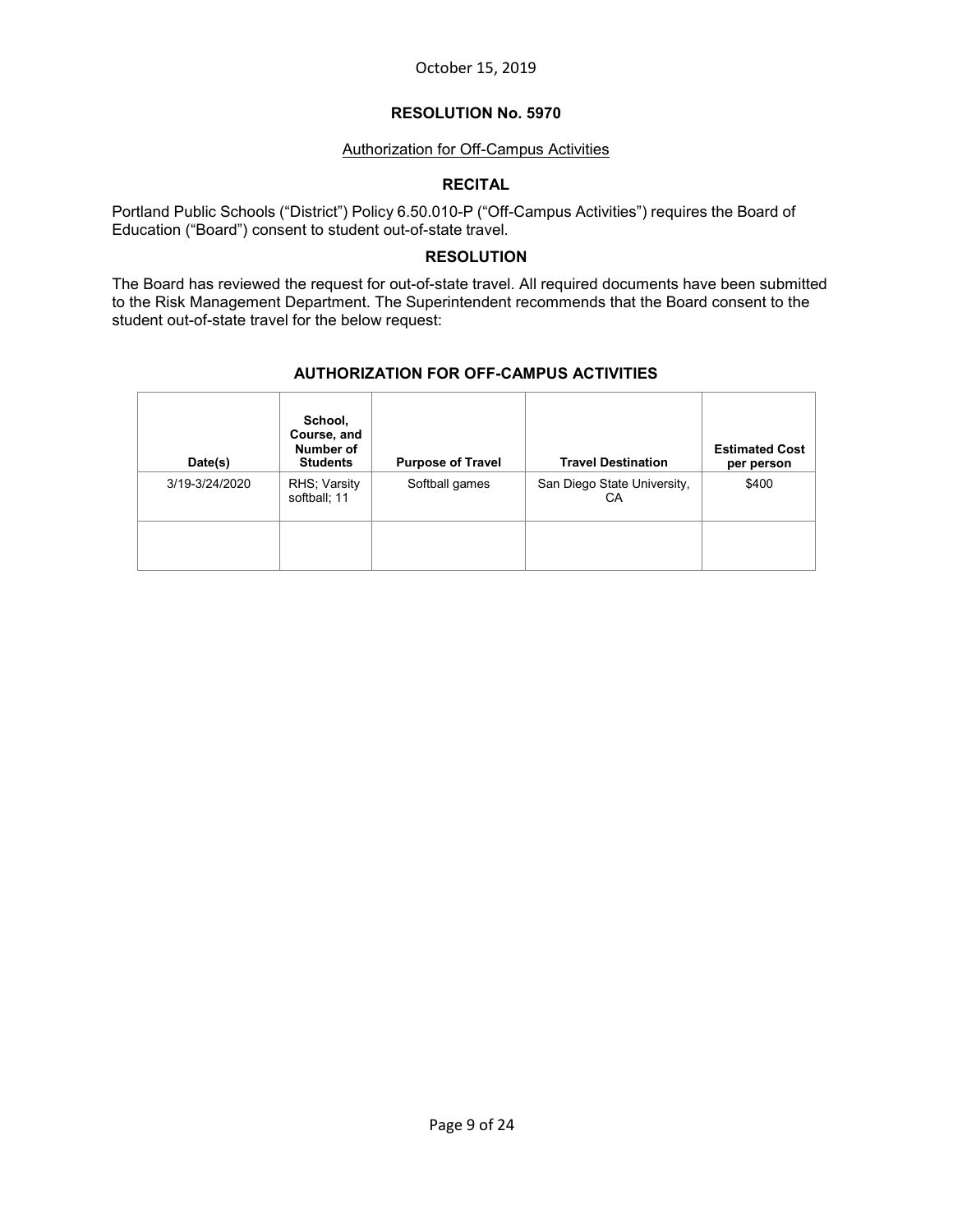#### **Other Matters Requiring Board Approval**

Resolution Number 5971 to 5984

As a committee of the whole:

Director Brim-Edwards motioned and Director Kohnstamm seconded the motion to accept the technical amendments to the Audit Committee and Performance Auditor Charter & Processes. The motion was put to a voice vote and passed unanimously (7-yes, 0-no), with Student Representative Latterell voting yes, unofficial.

Director DePass motioned and Director Bailey seconded the motion to adopt Resolutions 5968 through 5975. The motion was put to a voice vote and passed unanimously (7-yes,0-no), with Student Representative Latterell voting yes, unofficial.

Director Bailey motioned and Director Brim-Edwards seconded the motion to adopt Resolution 5976. The motion was put to a voice vote and passed unanimously (7-yes,0-no), with Student Representative Latterell voting yes, unofficial.

Director Bailey motioned and Director Brim-Edwards seconded the motion to adopt Resolution 5977. The motion was put to a voice vote and passed unanimously (7-yes,0-no), with Student Representative Latterell voting yes, unofficial.

Director Scott motioned and Director Bailey seconded the motion to adopt Resolution 5978. The motion was put to a voice vote and passed unanimously (7-yes,0-no), with Student Representative Latterell voting yes, unofficial.

Director Brim-Edwards motioned and Director Bailey seconded the motion to adopt Resolution 5979. The motion was put to a voice vote and passed unanimously (7-yes,0-no), with Student Representative Latterell voting yes, unofficial.

Director Brim-Edwards motioned and Director Bailey seconded the motion to adopt Resolution 5980. The motion was put to a voice vote and passed unanimously (7-yes,0-no), with Student Representative Latterell voting yes, unofficial.

Director Scott motioned and Director Moore seconded the motion to adopt Resolution 5981. The motion was put to a voice vote and passed unanimously (7-yes,0-no), with Student Representative Latterell voting yes, unofficial.

Director Brim-Edwards motioned and Director DePass seconded the motion to accept technical amendment to resolution 5982. The motion was put to a voice vote and passed unanimously (7-yes, 0-no), with Student Representative Latterell voting yes, unofficial.

Director Bailey motioned and Director Brim-Edwards seconded the motion to adopt Resolution 5982. The motion was put to a voice vote and passed unanimously (7-yes,0-no), with Student Representative Latterell voting yes, unofficial.

Director Brim-Edwards motioned and Director Bailey seconded the motion to adopt Resolution 5983. The motion was put to a voice vote and passed unanimously (7-yes,0-no), with Student Representative Latterell voting yes, unofficial.

Director Bailey motioned and Director Scott seconded the motion to adopt Resolution 5984. The motion was put to a voice vote and passed unanimously (7-yes,0-no), with Student Representative Latterell voting yes, unofficial.

Director Scott motioned and Director Brim-Edwards seconded the motion to adopt Resolution 5985. The motion was put to a voice vote and passed unanimously (7-yes,0-no), with Student Representative Latterell voting yes, unofficial.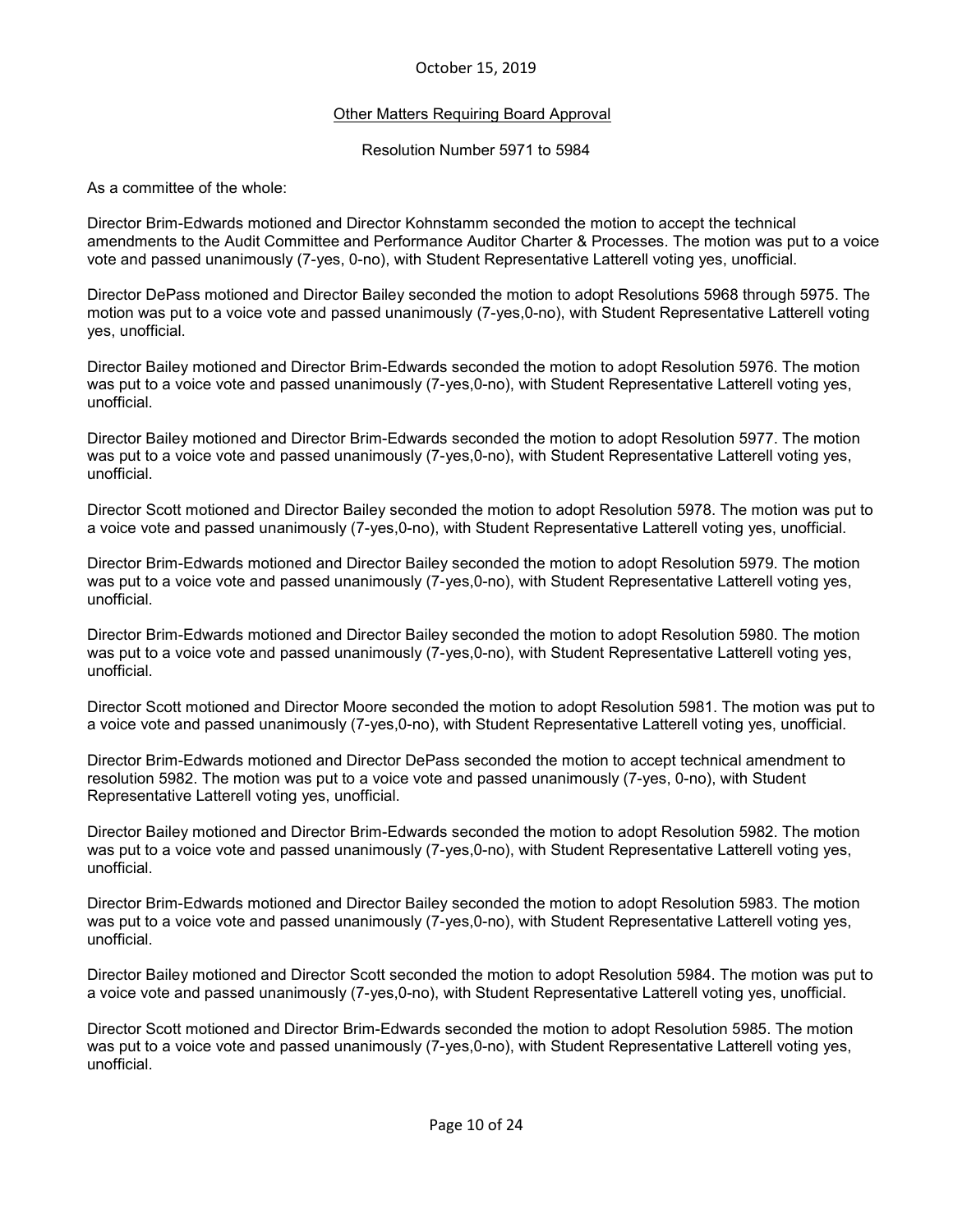# Resolution to Approve the Portland Public Schools Audit Committee Charter

The Board of Education hereby approves the Portland Public Schools (PPS) Audit Committee and Performance Auditor Charter & Processes as recommended by Portland the Public Schools Audit Committee.

# **RESOLUTION No. 5972**

Approval of Head Start Policy Council Recommendation

# **RECITALS**

- A. Federal requirements call for the Governing Board of a Head Start program toapprove recommendations for the program.
- B. The Board of Directors for Portland Public Schools serves as the Governing Board for the PPS Head Start Program.
- C. Portland Public Schools Policy Council recommends the approval of the: Program Information Report, (PIR)

The Head Start Program Performance Standards Provides requirements and procedures for the annual completion of the Program Information Report. The PIR includes year long program data involving enrollment, services to families, staff qualifications and health related data.

# **RESOLUTION**

The Board of Directors for Portland Public Schools, School District No.1J, Multnomah County, Oregon, approves the Head Start Policy Council recommendations as stated above.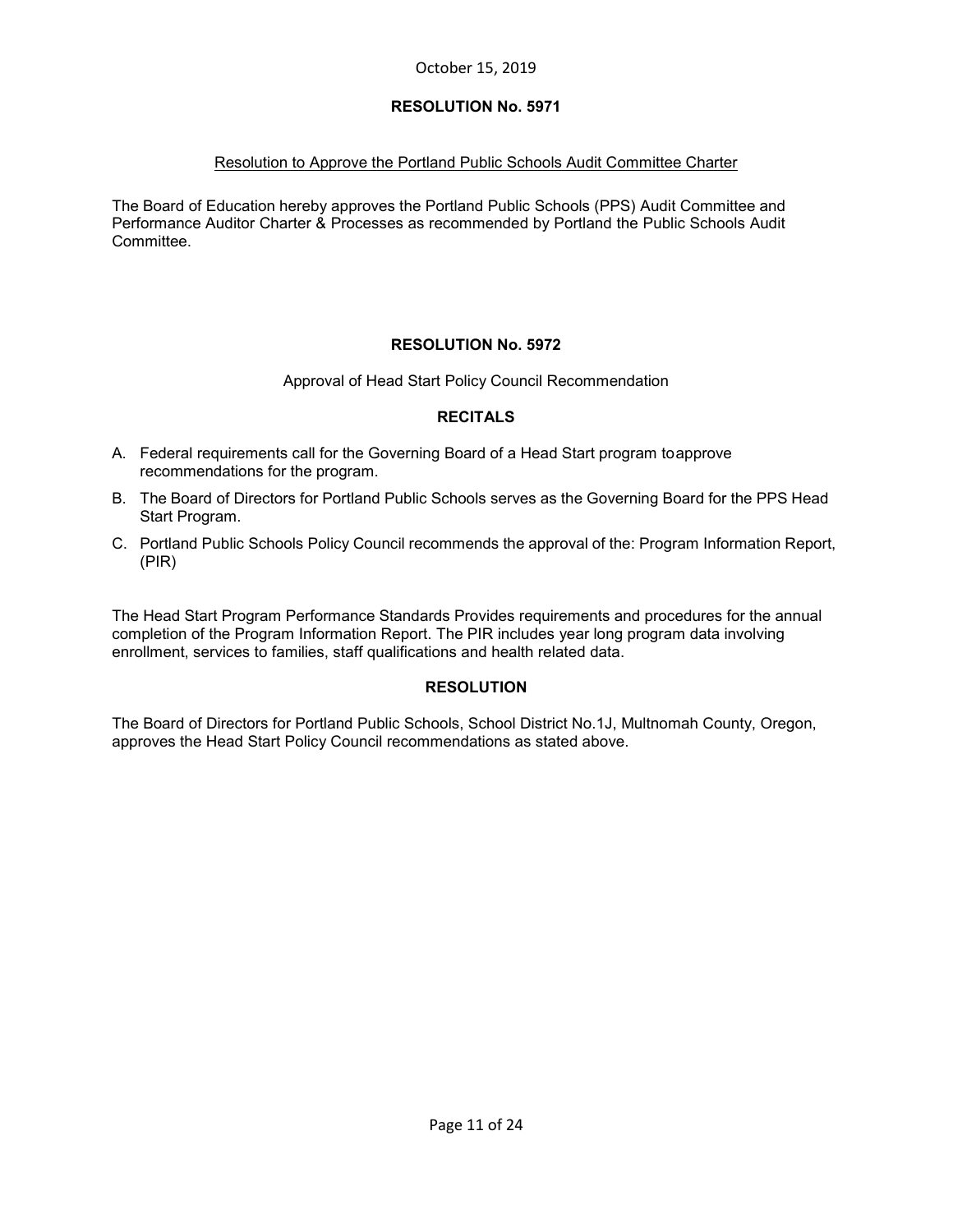#### Approval of Head Start Policy Council Recommendation

#### **RECITALS**

- A. Federal requirements call for the Governing Board of a Head Start program toapprove recommendations for the program.
- B. The Board of Directors for Portland Public Schools serves as the Governing Board for the PPS Head Start Program.
- C. Portland Public Schools Policy Council recommends the approval of the: PPS Head Start Annual Report.

The Head Start Program Performance Standards Provides requirements and procedures for the Annual Report. The annual report includes yearlong information regarding Head Start program data. It is used as a community resource and contains information from the PIR. Program budget information is also shared in the annual report. .

# **RESOLUTION**

The Board of Directors for Portland Public Schools, School District No.1J, Multnomah County, Oregon, approves the Head Start Policy Council recommendations as stated above.

#### **RESOLUTION No. 5974**

#### Minutes

The following minutes are offered for adoption: August 27, 2019 September 10, 2019 September 23, 2019

#### **RESOLUTION No. 5975**

#### Settlement Agreement

The authority is granted to pay a total of \$45,000.00 to resolve a disputed worker's compensation matter. The settlement agreement and release will be in a form approved by the General Counsel.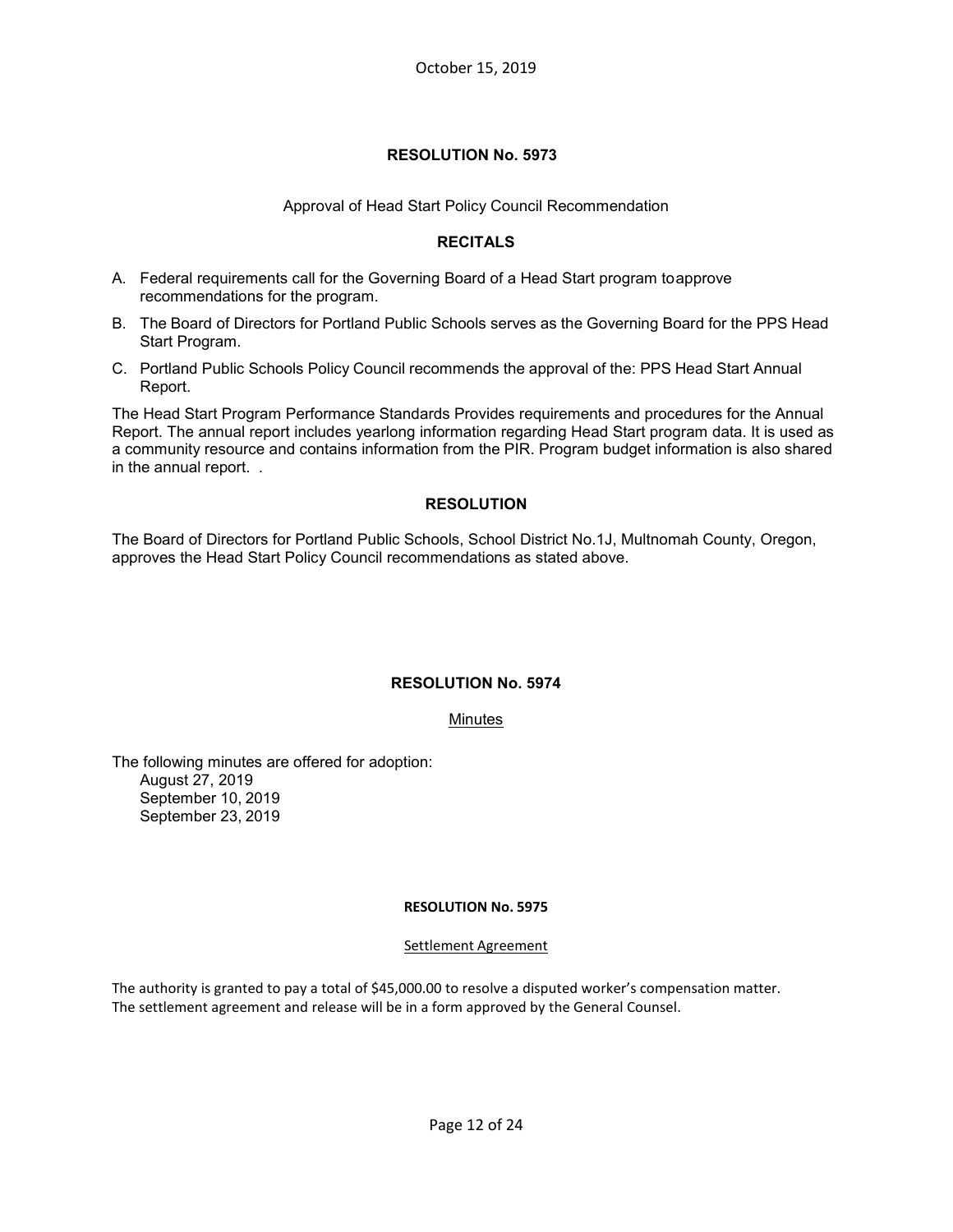#### Resolution to Designate October 2019 as Dyslexia Awareness Month

# **RECITALS**

- A. Dyslexia is defined as an unexpected difficulty in reading for an individual who is expected to be a better reader;
- B. Dyslexia is a difficulty in identifying or sequencing the individual sounds of spoken language, which affects the ability of an individual to speak, read, spell, and often learn a language;
- C. Dyslexia is the most common learning disability and affects 80 to 90 percent of all individuals with a learning disability;
- D. An individual with dyslexia may have weakness in decoding or reading fluency and may have strength in higher level cognitive functions, such as reasoning, critical thinking, concept formation, or problem solving;
- E. Great progress has been made in understanding dyslexia on a scientific level, including the epidemiology, cognitive and neurobiological bases of dyslexia;
- F. Effective reading instruction for all children and screening to identify students at risk for dyslexia, as well as supplemental reading support for students at risk, is critical to prevent readingproblems;
- G. Early diagnosis of dyslexia is critical to ensure individuals with dyslexia receive focused, evidence based intervention. Correct identification and intervention provides students with dyslexia selfawareness and self-empowerment. Provision of necessary accommodations and instruction help to ensure school and life success.

# **RESOLUTION**

The Portland Public Schools Board of Education recognizes that dyslexia has significant educational implications that must be addressed; and designates October 2019 as "Dyslexia Awareness Month".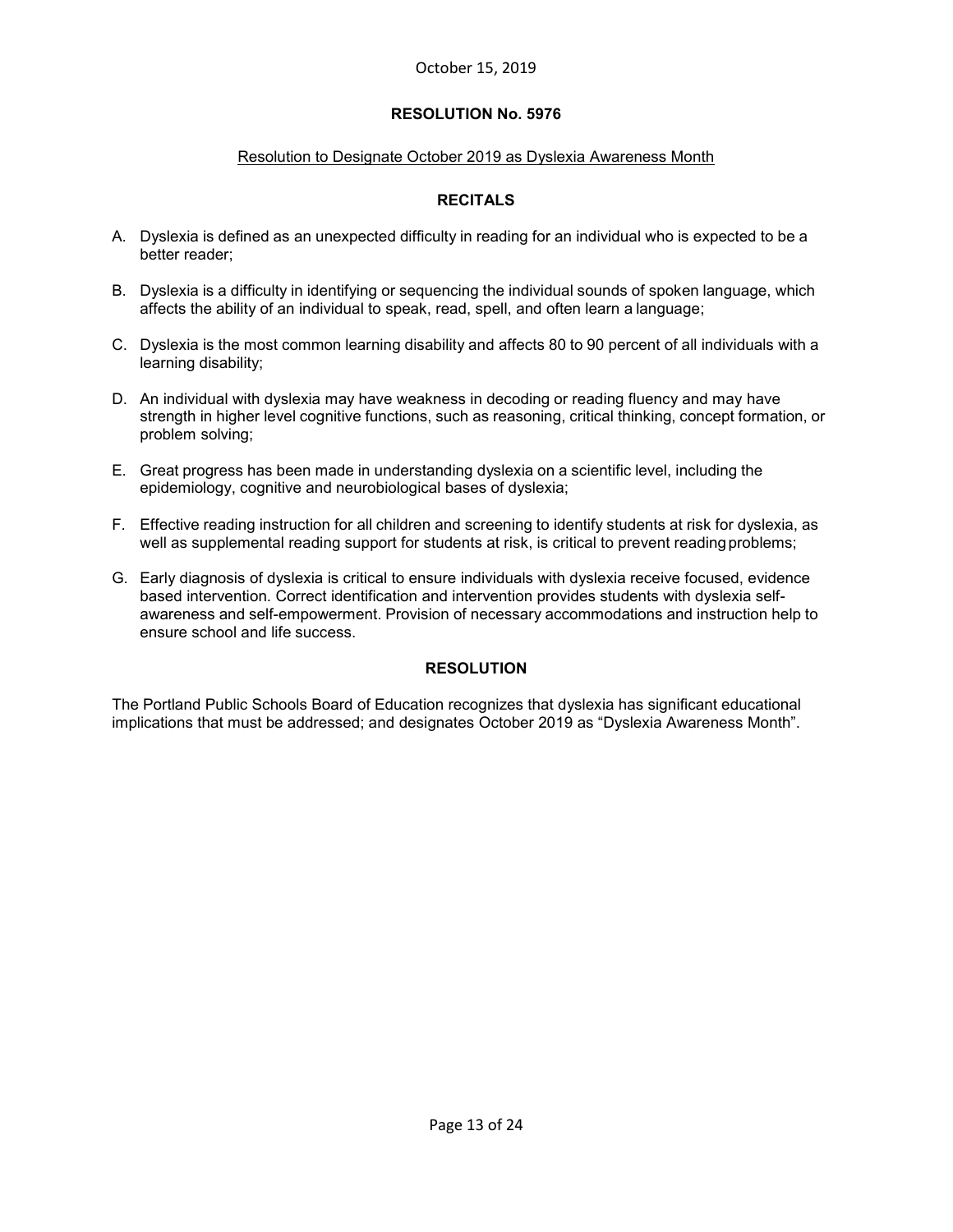# **RESOLUTION No. 5977**

### Resolution to Recognize October as National Substance Abuse Awareness Month

# **RECITALS**

- A. Portland Public Schools has designed the Recovery Education and Action for Healthy Living (REAHL) Initiative to foster and support substance use education, prevention, intervention and treatment in Kindergarten through 12<sup>th</sup> grade so that all our students live lives free from addiction and the Superintendent has given his support to this work;
- B. Portland Public Schools has adopted new policies and administrative directives that support efforts to connect students with individualized resources and services to foster substance free learnings environments, buildings and events;
- C. Portland Public Schools will offer trainings and development to staff to be able to effectively teach prevention skills and assist students struggling with substance use;
- D. Portland Public Schools will continue to make resources and information available to all students, their families and staff;
- E. Portland Public Schools will have meaningful, collaborative partnerships with communitybased organizations that provide education, support and services to students, their families andstaff;
- F. Portland Public Schools will host educational opportunities throughout the school year to increase protective factors for our students while offering education and supports to families.

#### **RESOLVED**

Portland Public Schools Board of Education hereby declare October 2019 Portland Public Schools Substance Abuse Prevention month urges all community members to join us in recognizing the dedication, hard work, and efforts to support all Portland Public Schools students Kindergarten through 12<sup>th</sup> grade to live healthy lives with the skills they need to address challenges and reach their highest goals and aspirations.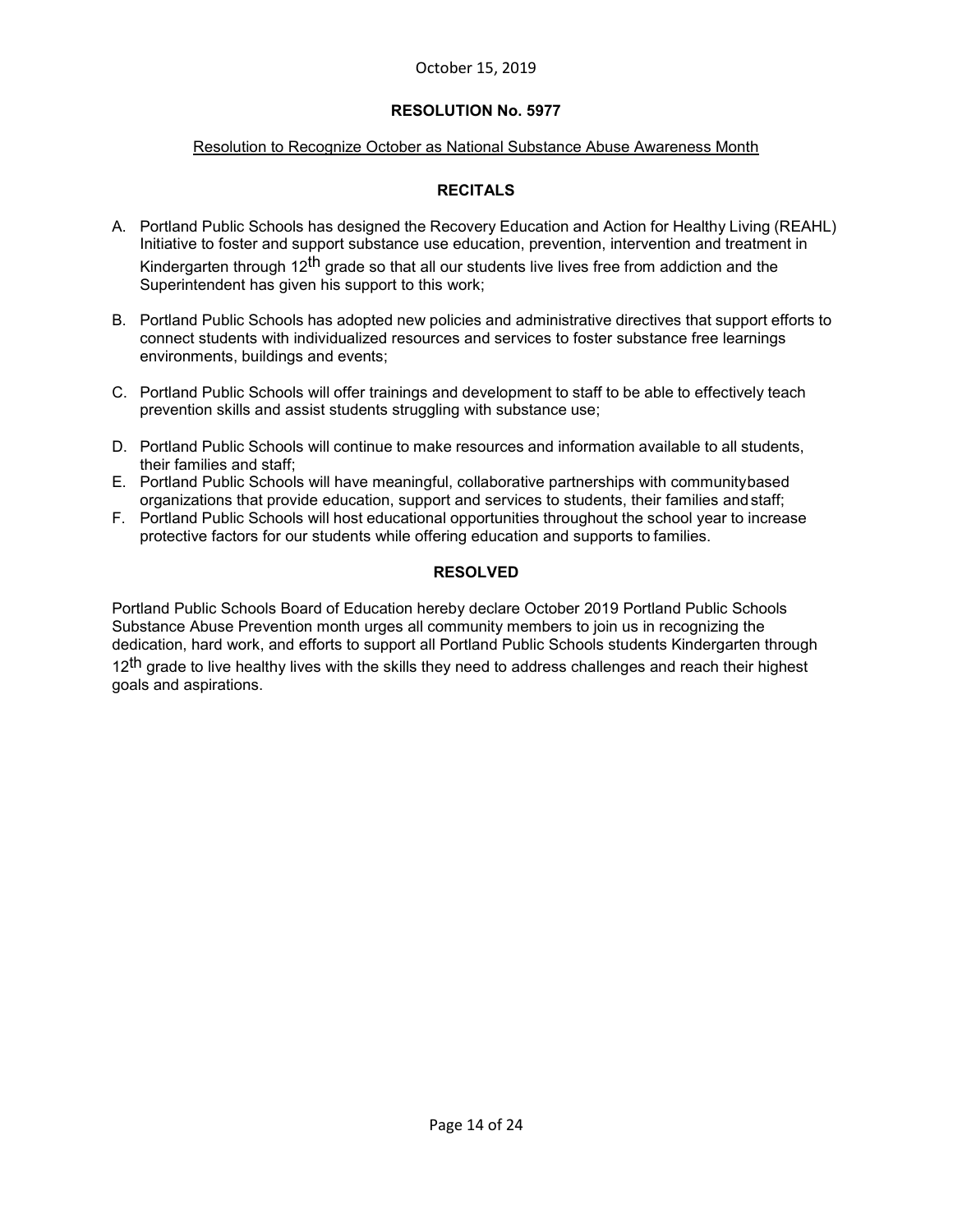#### **Resolution No. 5978**

#### Resolution to Designate October 2019 as National Principals Month in Portland Public Schools

# **RECITALS**

- A. It is the mission of Portland Public Schools that every student by name is prepared for college, career and participation as an active community member, regardless of race, income or zip code
- B. Principals are expected to be educational visionaries, instructional leaders, assessment experts, managers of student behavior, community builders, public relations experts, budget analysts, facility managers, special programs administrators, and guardians of various legal, contractual, and policy mandates and initiatives, as well as being entrusted with the education and development of young people, our most valuable resource; and
- C. Principals set the academic tone for their schools and work collaboratively with teachers to develop and maintain high curriculum standards, they establish and achieve a school mission and vision relevant to students and staff, and set performance goals and objectives for schools to achieve educational excellence; and
- D. The professional responsibilities of school principals include building the leadership capacity of staff members and mentoring aspiring administrators; and
- E. School principals often need to manage numerous responsibilities, work extended hours, and make difficult decisions; and
- F. The success of a school depends on the principal's ability to work collaboratively with all stakeholder groups and establish positive relationships by building trust, practicing open communication, and building a restorative culture that emphasizes learning and growth for all stakeholders; and
- G. School principals effectively promote the success of students and staff through efficient management of the school's organization, operations and resources; and
- H. The Board of Education wishes to acknowledge the significant role that school principals have in creating and preserving high quality schools in our community;

#### **RESOLVED**

The Board of Education designates October 2019 as National Principals Month and extends sincere appreciation to school principals for their individual and collective commitment to the success of all students in Portland Public Schools.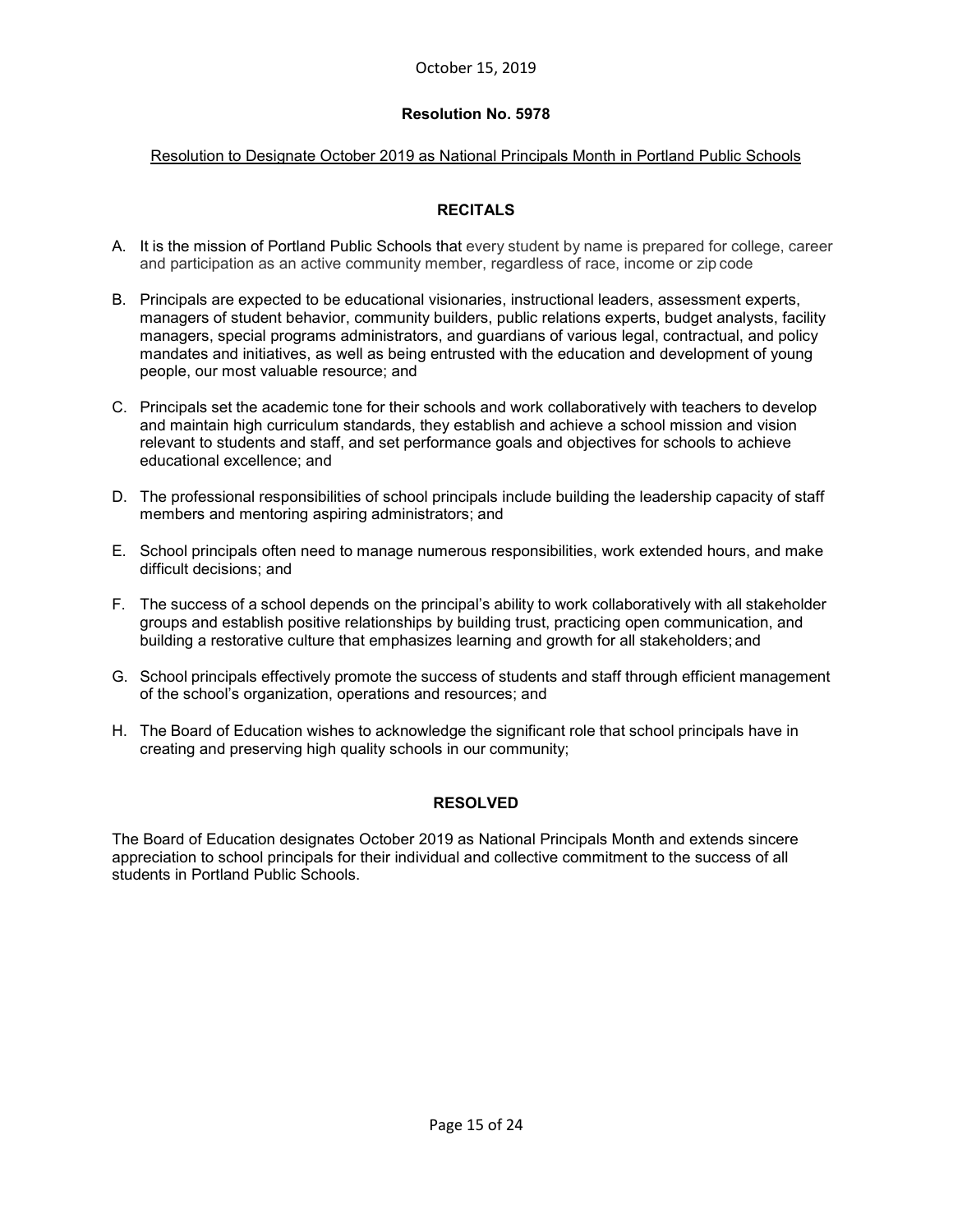#### **Resolution No. 5979**

#### Resolution to Proclaim October 2019 Disability Awareness Month

# **RECITALS**

- A. The disability experience is a natural part of life and is valued as a part of our rich human diversity.
- B. Disability is a social construct. The 'problem' is not the medical condition that resides within the student, but the 'problem' is that society does not create welcoming, supporting environments/policies/systems for all. Therefore, we choose here to use "dis/ability" in order to recognize differing abilities NOT as an individual trait, but rather as an artifact of our cultural, political, and economic practices (Davis, 1995). We can change the impact of dis/ability and change our lens of dis/ability to one of capacity.
- C. The most effective way to change the impact of disability is by increasing our own awareness and being open to learning and acknowledging that there are systemic barriers that reduce the likelihood of those with dis/abilities enjoying equitable experiences and having independent, productive lives within their school and broader communities.
- D. Equitable experiences and meaningful acceptance within Portland Public Schools educational environments is a matter of social justice. Consequently, creating equitable inclusive environments is a shared responsibility of everyone because community means all.
- E. Policies must be developed, attitudes shaped, and equitable experiences be offered to all students; including those with disabilities and no matter their race or heritage language.
- F. Portland Public Schools should do all in their power to:
	- Recognize the value and intersectionality of the disabilityexperience in our students and their families, and the valued role it has in the rich diversity of our community.
	- Recognize the barriers presented to students with dis/abilities.
	- Create ways to include everyone; especially students with dis/abilities, to be fully included in all aspects of our Portland Public Schools.

#### **RESOLVED**

Portland Public School's Board of Education proclaims October 2019 as Disability Awareness Month and galvanize efforts that will lead our schools and policy makers to create real systems change so people with developmental dis/abilities will enjoy equitable, inclusive educational experiences.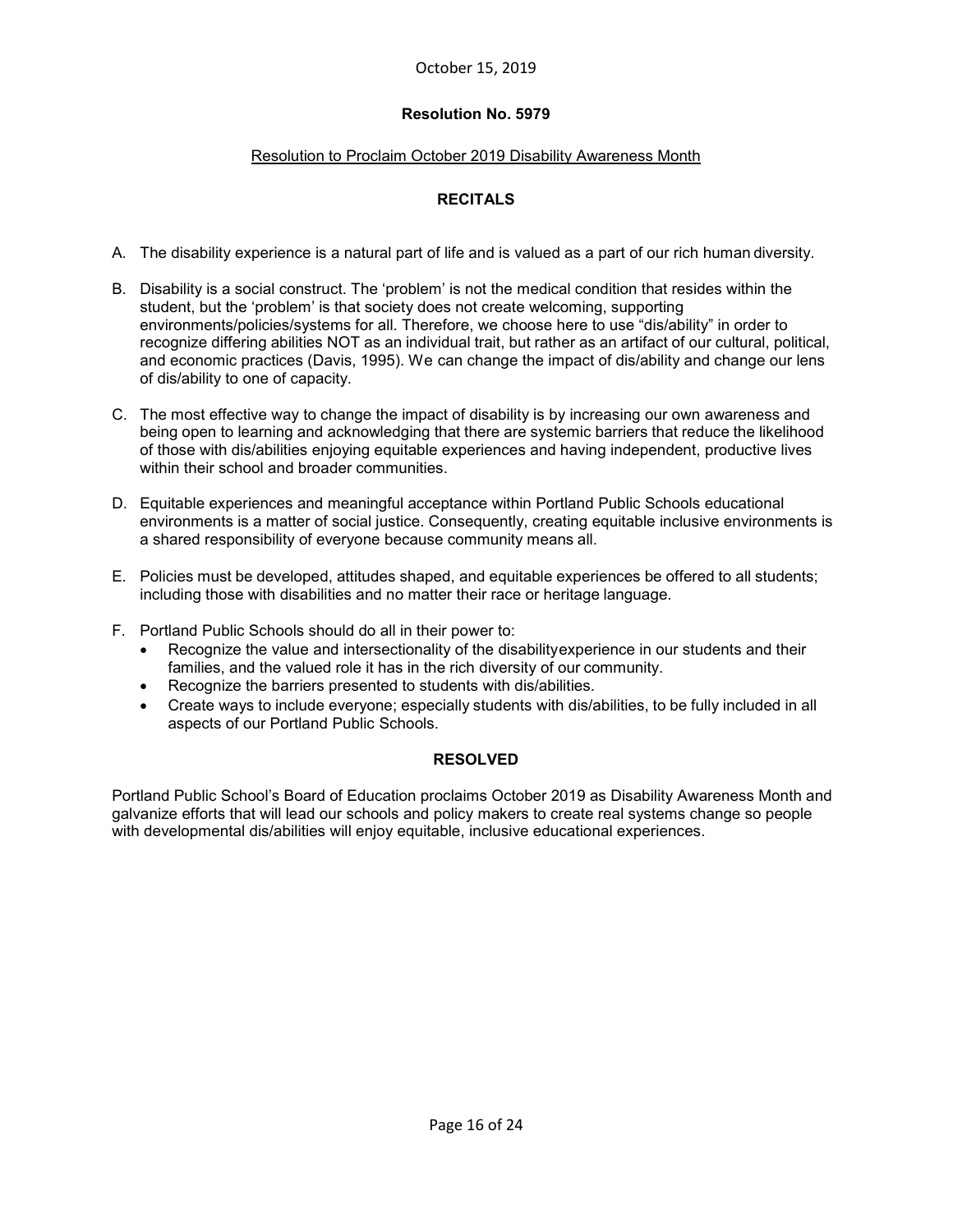#### **Resolution No. 5980**

#### Resolution Authorizing Amendment to the Bond Accountability Committee Charter

#### **RECITALS**

- 1. As part of the 2012 Bond Program (Ballot Measure 26-144) Resolution 4651 created a Bond Accountability Committee to assist the board in monitoring the planning and progress of the 2012 Capital Bond Program.
- 2. Resolution 5475 amended the Bond Accountability Committee Charter to extend the scope ofthe Committee to include monitoring the planning and progress of the 2017 Bond Program (Ballot Measure 26-193).
- 3. On November 13, 2018 the board voted to amend the Bond Accountability Committee Charterto expand the number of Committee members to "7 to 10 members."

# **RESOLUTION**

The Board hereby adopts the amended Charter to expand the scope of the Committee to include review of future bond planning and cost development. Additional ancillary changes and clarifications are included as well.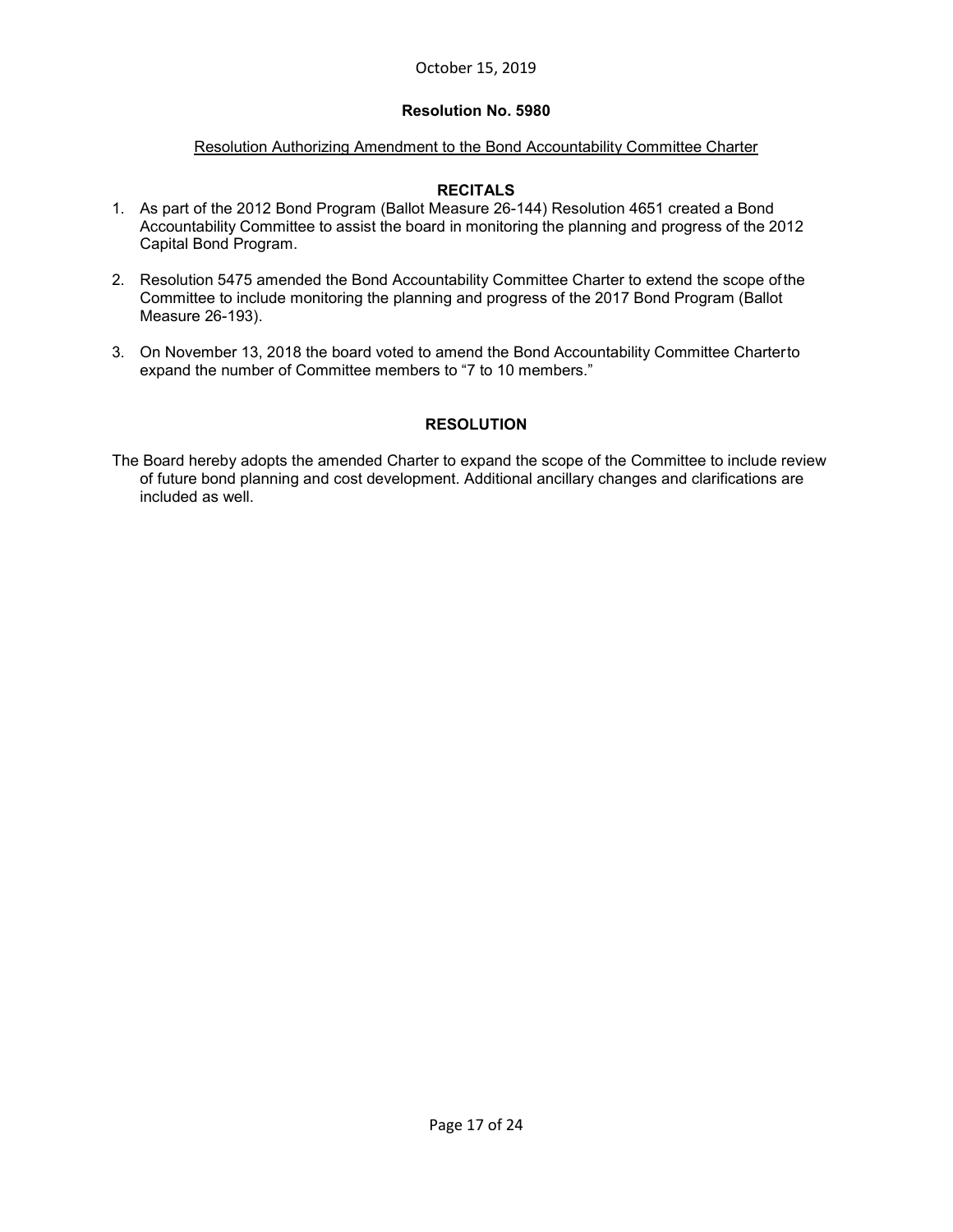#### Appointment of Community Budget Review Committee Members

#### **RECITALS**

- A. The mission of the Community Budget Review Committee (CBRC) is to review, evaluate, and make recommendations to the Board of Education (Board) regarding the Superintendent's Proposed Budget and other budgetary issues identified by the CBRC or the Board. The CBRC receives its charge from the Board.
- B. In November 4, 2014 the voters of the Portland Public School (PPS) District passed a new Local Option Levy, Measure 26-161, which became effective in 2015, which mandated independent community oversight to ensure tax dollars are used for purposes approved by local voters, and the CBRC serves that function for PPS.
- C. The CBRC is typically composed of eight to twelve volunteer members. The Board appoints members to two-year terms with a student member appointed to a one-year term. With the upcoming Local Option Levy renewal measure, and the newly designated Student Success Act funding from the State of Oregon, a recommendation has been made to add an additional member of the committee for a temporary two-year period to support the workload of the CBRC.
- D. The Board recognizes that District employees and community members bring specialized knowledge and expertise to the CBRC and budgetary review process. The Board instructs all CBRC members to employ discretion, avoid conflicts of interest or any appearance of impropriety, and exercise care in performing their duties.
- E. Four members of the committee are midway through their two-year term: Thomas Lannom, Jeff Lewis, Krystine McCants, and Villatoro Ranfis were appointed last year to serve through June 30, 2020 per Resolution 5744. CBRC member Dani Oates, also appointed to serve through June 30, 2020, unexpectedly resigned from the CBRC effective October 9, 2019. With the additional vacancy created by the resignation of Dani Oates, and the request for an additional temporary two- year CBRC appointment, the total number of vacancies would increase to nine positions.
- F. Recruitment of additional CBRC members proceeded during the summer, and 15 applications were received by the end of September to fill vacant positions for community members. Applications were reviewed and the Superintendent recommends the Board appoint Sara Kerr, Roger Kirchner, Judah McAuley, Brad Nelson, Irina Phillips, Christine Pitts, Leesha Posey, Betsy Salter, and Jennifer Samuels as members for two years.

#### **RESOLUTION**

Sara Kerr, Roger Kirchner, Irina Phillips, Judah McAuley, Brad Nelson, Christine Pitts, Jennifer Samuels, Leesha Posey, and Betsy Salter are hereby appointed as a members of the CBRC for a two-year term through June 30, 2021.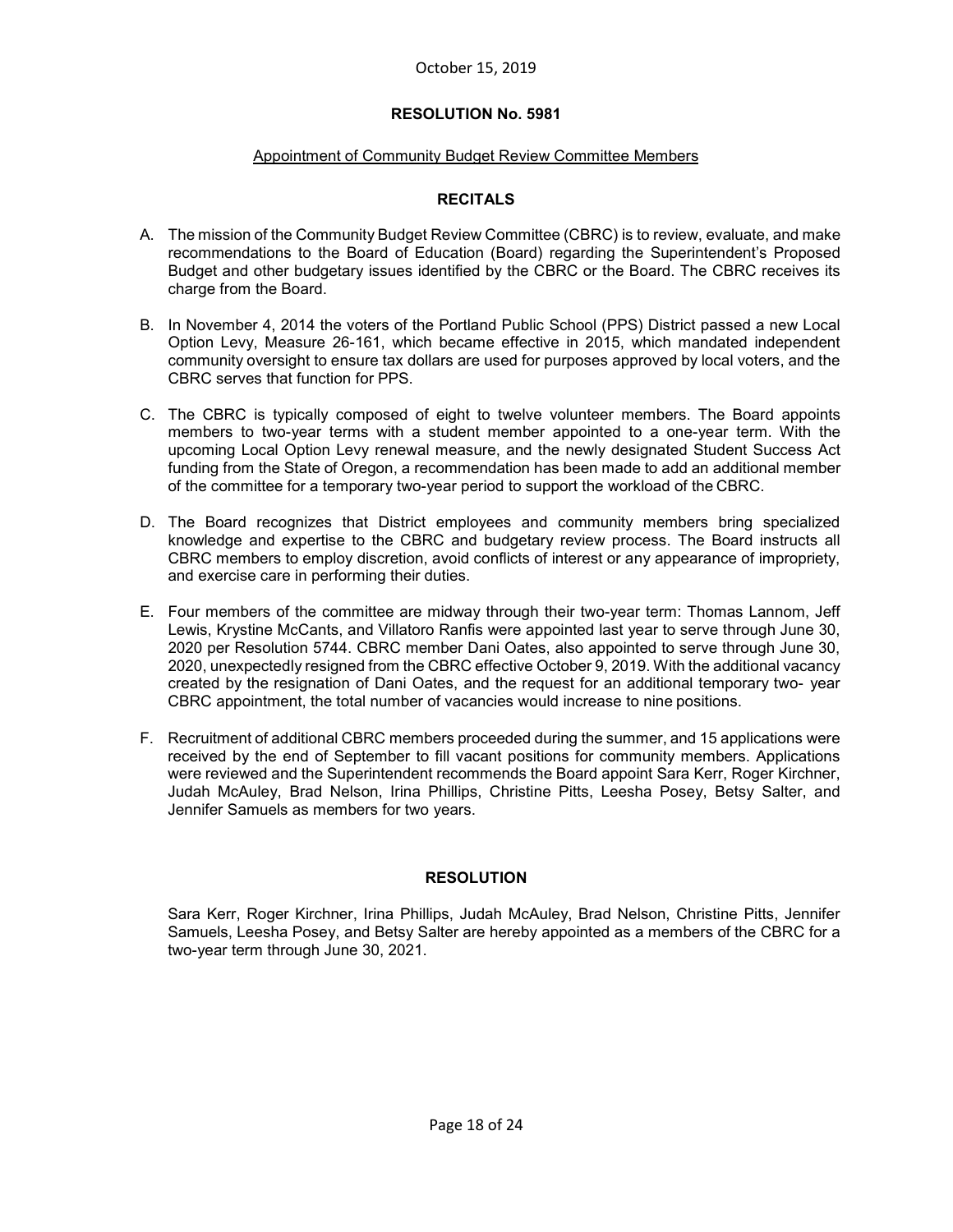# Adoption of Professional Conduct Between Adults and Students Policy 5.10.064-P

# **RECITALS**

- A. On August 29, 2019, the Board Policy & Governance Committee reviewed and consideredadoption of the Professional Conduct Between Adults and Students policy 5.10.064-P
- B. On September 10, 2019, the Board presented the first reading of the Professional ConductBetween Adults and Students policy.
- C. Per District policy, the public comment was open for at least 21 days, and there was nopublic comment received during the open period.

# **RESOLUTION**

D. The Board hereby adopts the Professional Conduct Between Adults and Students policy 5.10.064-P and instructs the Superintendent to amend any relevant administrative directives to conform to this adopted policy.

# **RESOLUTION No. 5983**

# Adoption of Healthy, Substance Free Learning Environments Policy 4.30.023-P

# **RECITALS**

- E. On August 29, 2019, the Board Policy & Governance Committee reviewed and consideredadoption of the Healthy, Substance Free Learning Environments policy 4.30.023-P.
- F. On September 10, 2019, the Board presented the first reading of the Health, Substance Free Learning Environments policy.
- G. Per District policy, the public comment was open for at least 21 days, and there was nopublic comment received during the open period.

#### **RESOLUTION**

H. The Board hereby adopts the Healthy, Substance Free Learning Environments policy 4.30.023-P and instructs the Superintendent to amend any relevant administrative directives to conform to this adopted policy.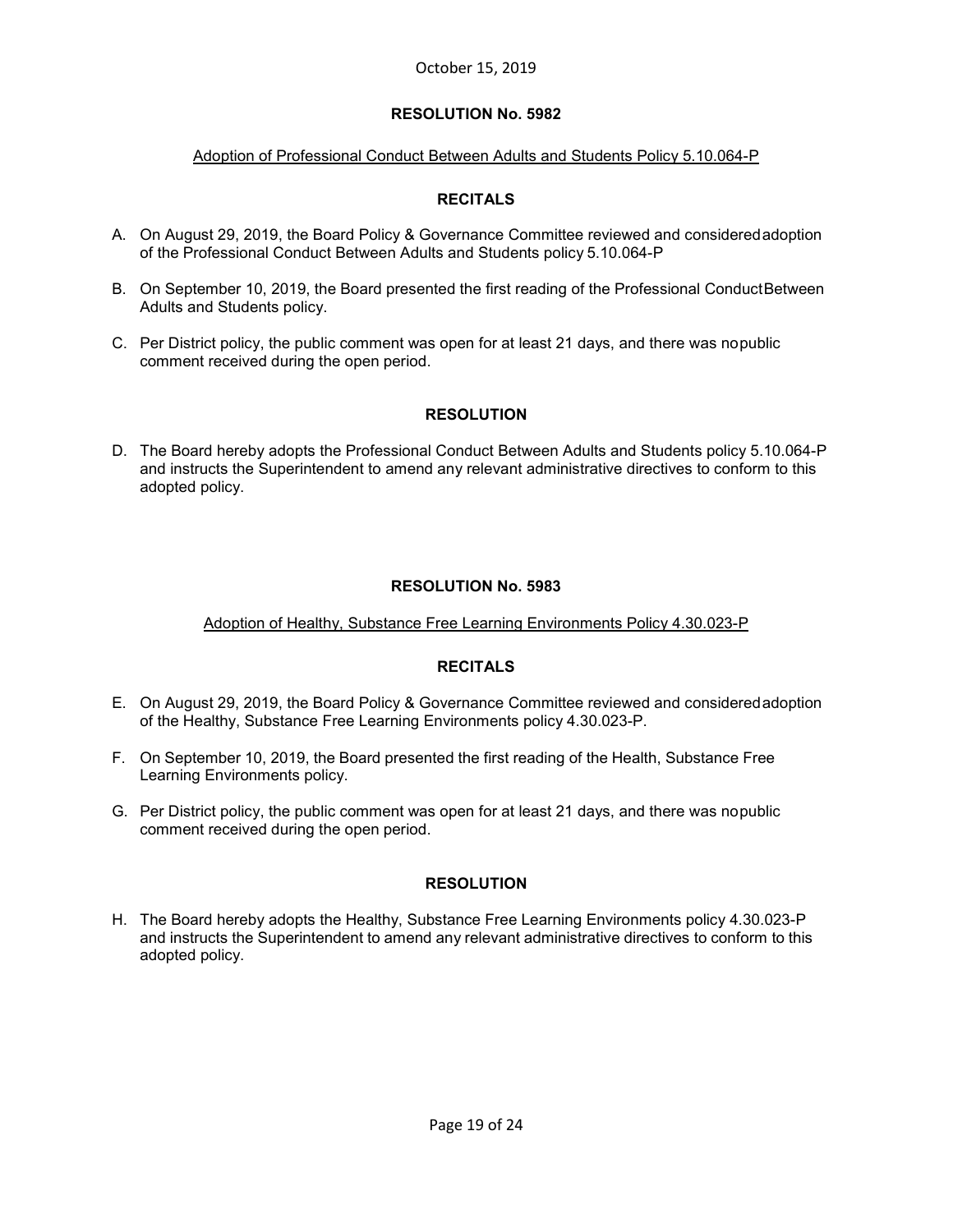#### Resolution to Adopt Portland Public Schools Board Goals for 2019-2022

# **RECITALS**

- A. It is the core mission and responsibility of Portland Public Schools to ensure that every student has the opportunity to thrive and experience success and unfortunately, too many students have been historically underserved resulting in inequity in Portland Public Schools.
- B. On June 25, 2019, the Board of Education passed Resolution 5909, "Adoption of Portland Public Schools "Portland Public Schools ReImagined: Preparing Our Students to Lead Change and Improve the World" as the district Vision", which described the skills and dispositions of the community's vision of a Graduate Portrait.
- C. Supporting this Vision will require Portland Public Schools to take a differentiated approach to how we serve the unique needs of our students, especially for students of color and other students who need us to accelerate their growth so that they are able to demonstrate those skills and dispositions in their knowledge base and proficiency.
- D. In order to accelerate growth this will require prioritizing the work and resources necessary to support students who are most underserved in Portland Public Schools
- E. Every student must be prepared to read to learn and should read proficiently by the end ofthird grade.
- F. All students need a strong foundation in mathematics in order to access higher levels of learning in both the middle and high school grades.
- G. Students being promoted from the eighth grade must be prepared to navigate and adapt to high school's complex challenges.
- H. All student need to have the core academic knowledge and range of experience that willprepare them for success after high school and readiness for college and career.

#### **RESOLUTION**

The Portland Public Schools Board of Education, in working with the Superintendent and staff, have developed goals for our students aligned with our vision, Portland Public Schools ReImagined: Preparing Our Students to Lead Change and Improve the World.

The Board of Education the following "Goals for our Students":

# **GOALS FOR OUR STUDENTS**

#### **Preamble**

It is the core mission and responsibility of our school system to ensure that every student has the opportunity to thrive and experience success. Unfortunately, too many students have been historically underserved, and there has not been evidence of racial equity in PPS. We are committed to making the system shifts required to better support our students, educators, and leaders to improve student performance. This will include building our organizational capacity, placing a focus on: the professional learning of our educators, conditions in our classrooms and schools, partnerships with our families and community partners, and a persistent attention to continuous improvement.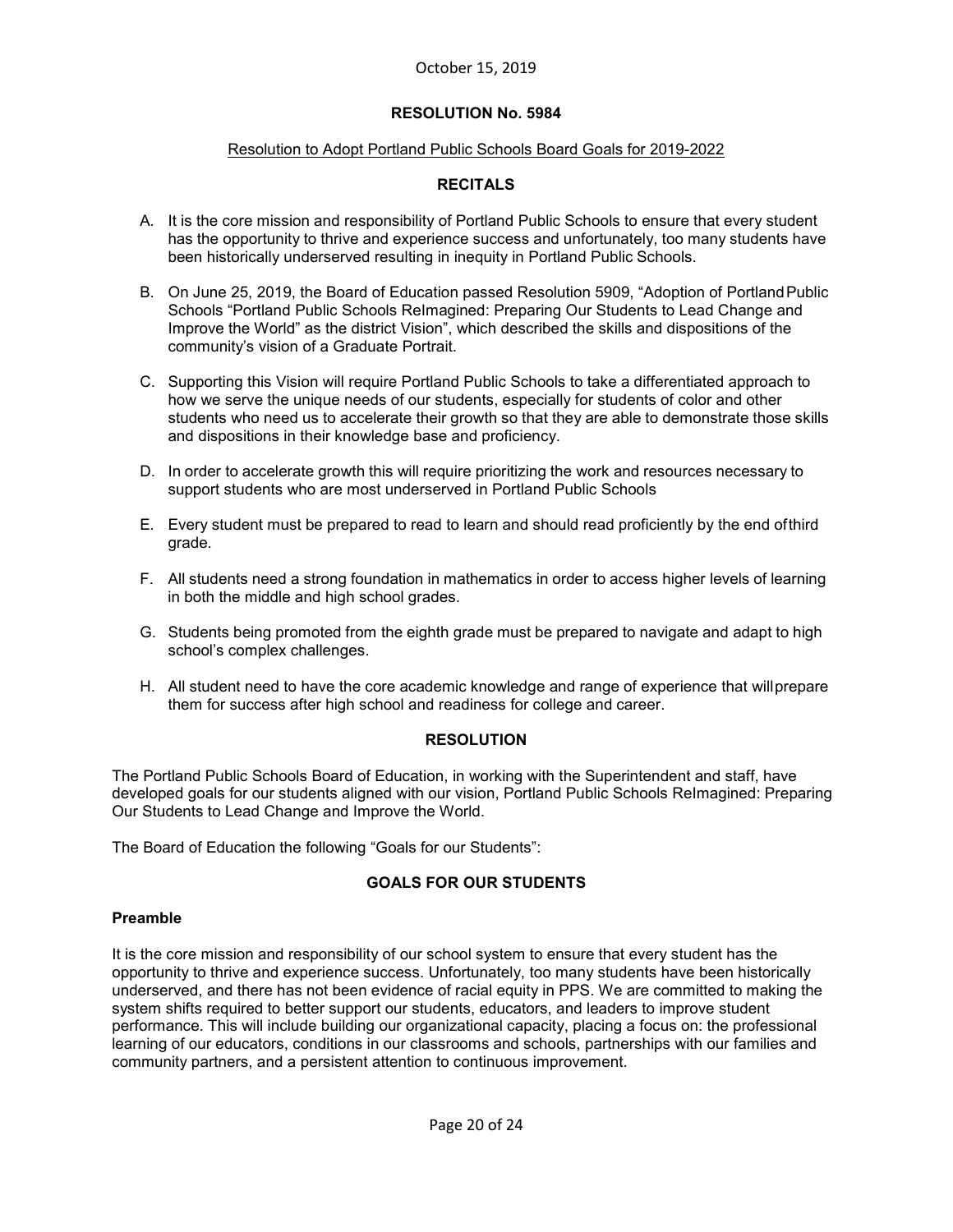We understand that this work will require us to take a differentiated approach to how we serve the unique needs of our students, especially for students of color and other students who need us to accelerate their growth so that they are able to demonstrate both the proficiency in their knowledge base and in the skills and dispositions described in our vision's [Graduate](https://www.pps.net/cms/lib/OR01913224/Centricity/Domain/219/PPS_Vision_Final.pdf) Portrait.

Here we outline a set of academic milestones that we intend to progress monitor and hold ourselves accountable to achieving. We also know that this will require us to prioritize the work and resources necessary to support students who are most underserved. Since students of color currently demonstrate the greatest opportunity gaps, most of our goals call-out an explicit expectation of accelerated growth with these student groups in order to narrow overall proficiency gaps. Given that our identified interim assessments are strongly correlated with summative assessment proficiency, and because they help to inform instruction, supports and interventions, we are focusing our milestone targets on these set of indicators in the elementary grades.

# **1. Third Grade Reading**

We believe that every student must be prepared to read to learn and should know how to read proficiently by the end of the third grade. While our majority White students and students grouped as Asian have been making consistent progress toward this goal, we have not produced the same growth for other student groups. We will regularly monitor the growth and development of our students' reading skills throughout each school year to ensure our efforts are having a positive impact towards the desired goal of third grade reading proficiency.

**To close achievement gaps, we must accelerate growth for our underserved students of color, moving from 44% of our underserved students of color meeting growth to 60% meeting or exceeding growth expectations (as measured by Measures of Academic Progress) by the spring of 2022.1, 2**

# **2. Fifth Grade Mathematics**

We know that our students need a strong foundation in mathematics in order to access higher levels of learning in both the middle and high school grades. This includes a proficient ability in numeracy and problem-solving skill areas. We are committed to tracking the progress of our students on a regular basis to ensure our efforts are producing accelerated growth from our most underserved students.

**To close achievement gaps, we must accelerate growth for our underserved students of color, moving from 41% of students of our underserved students of color meeting growth (2018-2019 baseline) to 60% meeting or exceeding growth expectations, as measured by Measures of Academic Progress (MAP), by the spring of 2022.1, 2**

#### **3. Eighth Grade Graduate Portrait**

Students being promoted from the eighth grade will be prepared to navigate and adapt to high school's complex challenges, persisting through failure to success through adaptation and a growth mindset. They will demonstrate mastery of core academic knowledge and skills acquired through a middle school experience that includes interdisciplinary core classes and elective exploratory wheels inclusive of the arts, pre-CTE, technology, world-languages, health and wellbeing. Students will demonstrate the ability to communicate effectively by organizing, writing, speaking, and presenting clear, logical, persuasive, compelling content as demonstrated in an Eighth Grade Portfolio or Capstone.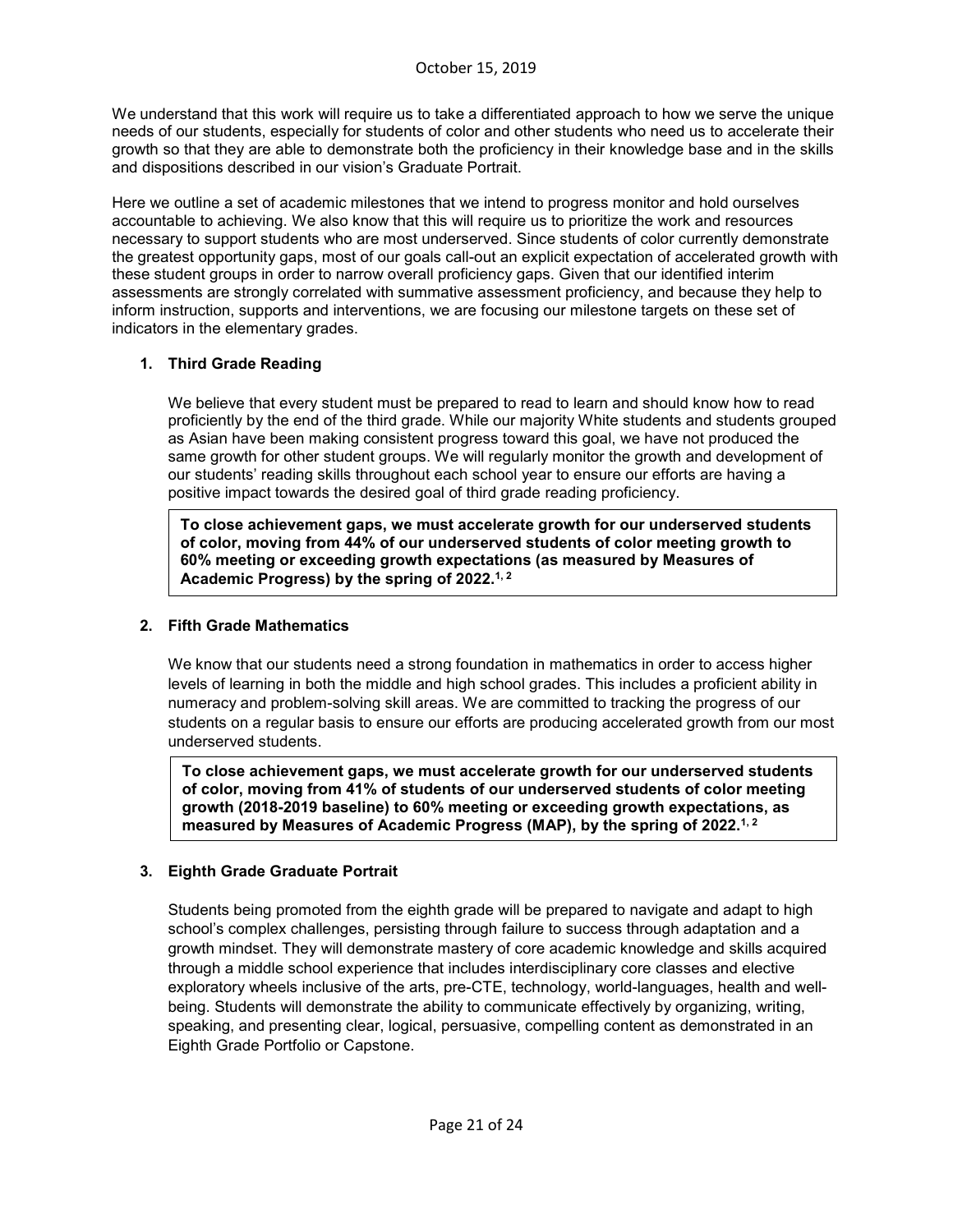PPS has identified Middle School (MS) Redesign as an important initiative intended to transform the school experience for every student. This effort will place an emphasis on expanding access to a more well-rounded education and exploration of elective pathways, a particular focus on students' socio-emotional development and health, and emphasis on youth leadership development. PPS is committed to: embarking on this multi-year effort, articulating a clear definition of this experience, identifying the necessary changes in school programming, and the development of an alternative performance-based student portfolio or capstone; this portfolio or capstone, which will be developed as part of MS Redesign work, would contain the accompanying expectations and rubrics, intended to measure this more holistic view and personal reflection of overall student learning and ability development, including: core academic knowledge, leadership, racial equity and social justice, self-directed inquiry, self-awareness, and self-advocacy.

**By the spring of 2022, Portland Public Schools 8th grade students will move from 44% meeting proficiency in both English Language Arts and Mathematics (2018-2019 baseline) to 51% meeting proficiency in both subjects as measured by Smarter Balanced Assessment Consortium (SBAC). 1**

#### **4. Post-Secondary Readiness/ Ready for College & Career**

Our community-driven vision development process resulted Portland Public Schools ReImagined: Preparing Our Students to Lead Change and Improve the World. It identifies those skills and dispositions that we collectively believe every PPS student graduate should possess. We also believe that every student needs to have the core academic knowledge and opportunity of experience that will prepare them for post-secondary success via one or more measures that are reflective of the diverse skills and interest that our students have pursued through their high school career, including but not limited to, successful completion or achievement of: (a) Advanced Placement, (b) International Baccalaureate, (c) Dual-Credit coursework, (d) Career Technical Education (e) Seal of Biliteracy, (f) Visual & Performing Arts pathways or (g) college readiness as measured by the PSAT/ SAT/ ACT.3

**By the spring of 2022, Portland Public Schools graduates, who are underserved students of color, will move from 50.3% (current 2018-2019 baseline) to 56% successfully completing one or more of the post-secondary indicators.4**

1 The data for achievement and growth (grades 3 and 5 indicators) will be reported to the board both in aggregate and disaggregate. The disaggregates would mirror the board goal as well as those used for state and federal accountability.

<sup>2</sup> MAP results are highly correlated to SBAC achievement. Changes in achievement will depend on first changing the rate of within year student growth.

3 The criteria are as follows:

- a) Successful completion *(C or better) of 3* or more Advanced Placement courses,
- b) Successful completion (*C or better) of 3* or more International Baccalaureate courses,
- c) Successful completion *(C or Better) of 3* or more Dual Credit courses, or
- d) Successful completion of Career and Technology Pathway (2 or more courses in the same path).
- e) Successful achievement of the seal of biliteracy-
	- I. AP foreign language: 3 or above
	- II. IB foreign language: 4 or above
	- III. SLIP: 6 or above in both Writing and Speaking
	- IV. STAMP: 6 or above in all of Reading, Writing, Listening, Speaking

4 The data for the post-secondary indicators will be reported in composite and separately for each of the post-secondary indicators. In addition, the data will be provided in aggregate and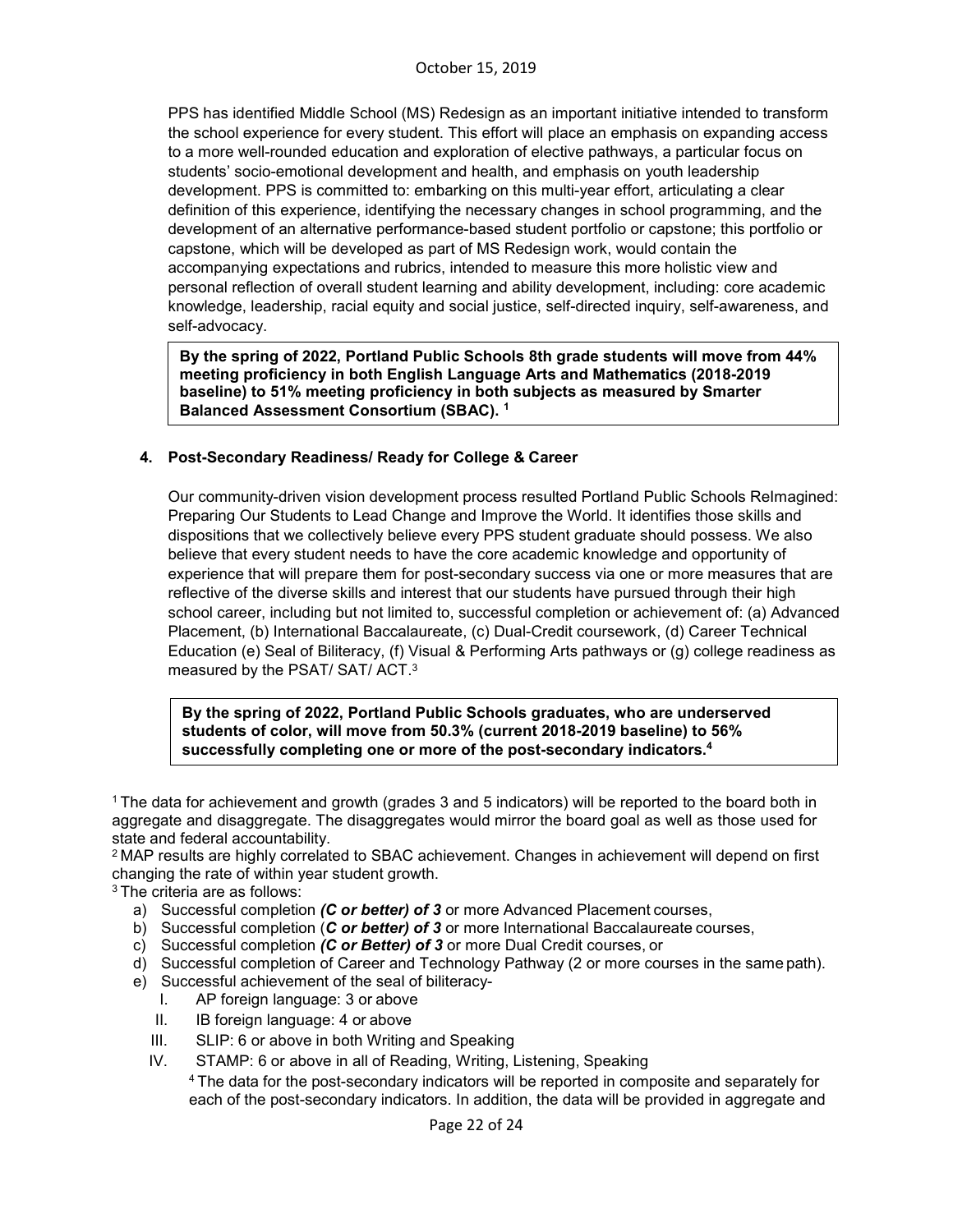disaggregate for student groups in a manner consistent with state and federal accountability (race and service)

# **APPENDIX – BASELINE DATA BY GOAL**

# **1. Third Grade Reading**

|                                 |             | Average     | Percent of       | Met National   |
|---------------------------------|-------------|-------------|------------------|----------------|
|                                 | Average     | Smarter     | Students at or   | Normative      |
| <b>Comparison Group</b>         | <b>MAP</b>  | Balanced    | Above Level 3 on | Growth         |
|                                 | Achievement | Achievement | Smarter          | Expectation on |
|                                 | Score       | Score       | <b>Balanced</b>  | <b>MAP</b>     |
| White and Asian                 | 202         | 2454        | 66.5%            | 50.1%          |
| <b>Historically Underserved</b> | 188         | 2373        | 36.1%            | 44.4%          |
| <b>Students of Color</b>        |             |             |                  |                |
| National Average for MAP        | 196         | <b>NA</b>   | <b>NA</b>        | 50.0%          |
|                                 |             |             |                  |                |
| American Indian/Alaskan         | 188         | 2404        | 31.8%            | 37.8%          |
| Native, Not Hispanic            |             |             |                  |                |
| Asian, Not Hispanic             | 196         | 2427        | 52.5%            | 37.9%          |
| Black/African American,         | 182         | 2299        | 16.9%            | 43.3%          |
| Not Hispanic                    |             |             |                  |                |
| Hispanic/Latino                 | 185         | 2371        | 33.8%            | 51.1%          |
| Multi-Racial, Not Hispanic      | 198         | 2431        | 55.6%            | 59.1%          |
| Native Hawaiian/Pacific         | 188         | 2381        | 24.1%            | 45.8%          |
| Islander, Not Hispanic          |             |             |                  |                |
| White, Not Hispanic             | 203         | 2457        | 68.1%            | 51.6%          |
| Total                           | 196         | 2424        | 55.4%            | 47.7%          |

# **2. Fifth Grade Mathematics**

| <b>Comparison Group</b>                                     | Average<br>MAP.<br>Achievemen<br>t Score | Average<br>Smarter<br><b>Balanced</b><br>Achievement<br>Score | Percent of<br>Students at or<br>Above Level 3<br>on Smarter<br><b>Balanced</b> | Met National<br>Normative<br>Growth<br>Expectation on<br><b>MAP</b> |
|-------------------------------------------------------------|------------------------------------------|---------------------------------------------------------------|--------------------------------------------------------------------------------|---------------------------------------------------------------------|
| White and Asian                                             | 221                                      | 2515                                                          | 54.0%                                                                          | 45.8%                                                               |
| <b>Historically Underserved</b><br><b>Students of Color</b> | 208                                      | 2427                                                          | 25.0%                                                                          | 40.6%                                                               |
| National Average for MAP                                    | 217                                      | <b>NA</b>                                                     | <b>NA</b>                                                                      | 50%                                                                 |
|                                                             |                                          |                                                               |                                                                                |                                                                     |
| American Indian/Alaskan<br>Native, Not Hispanic             | 203                                      | 2274                                                          | 6.3%                                                                           | 45.5%                                                               |
| Asian, Not Hispanic                                         | 222                                      | 2511                                                          | 52.5%                                                                          | 49.6%                                                               |
| Black/African American,<br>Not Hispanic                     | 199                                      | 2391                                                          | 9.2%                                                                           | 35.4%                                                               |
| Hispanic/Latino                                             | 207                                      | 2409                                                          | 21.1%                                                                          | 38.1%                                                               |
| Multi-Racial, Not Hispanic                                  | 218                                      | 2488                                                          | 45.2%                                                                          | 42.0%                                                               |
| Native Hawaiian/Pacific<br>Islander, Not Hispanic           | 201                                      | 2418                                                          | 7.1%                                                                           | 36.2%                                                               |
| White, Not Hispanic                                         | 221                                      | 2515                                                          | 54.2%                                                                          | 43.7%                                                               |
| Total                                                       | 216                                      | 2482                                                          | 43.2%                                                                          | 43.7%                                                               |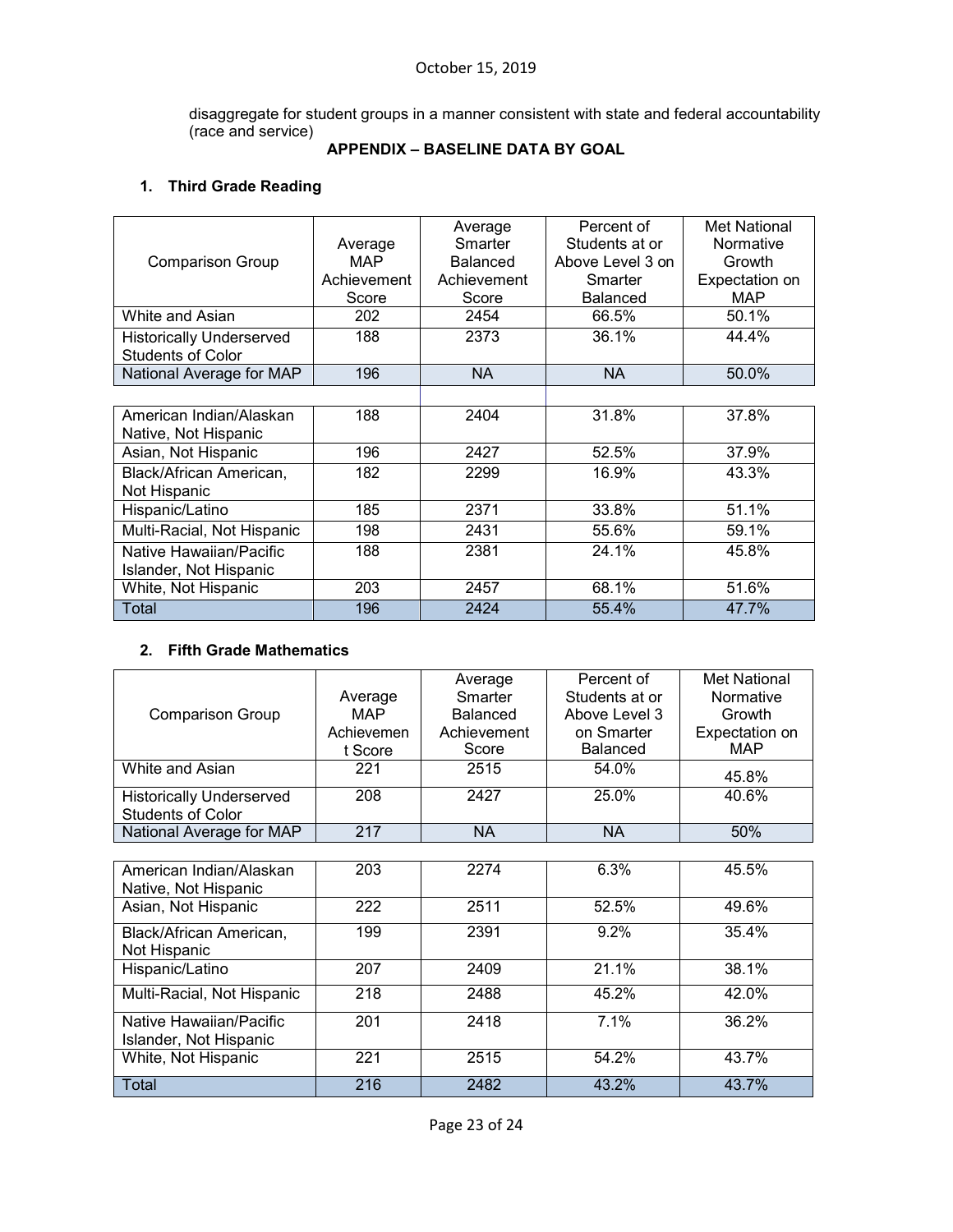# **3. Eighth Grade Graduate Portrait**

| <b>Comparison Group</b>                           | Average<br>Reading<br>Score | Average<br>Math<br>Score | Reading on<br>track for Career<br>and College<br><b>Readiness</b> | Mathematics on<br>track for Career<br>and College<br><b>Readiness</b> | Met the<br>Threshold<br>in Both<br>Subjects |
|---------------------------------------------------|-----------------------------|--------------------------|-------------------------------------------------------------------|-----------------------------------------------------------------------|---------------------------------------------|
| Total                                             | 2560                        | 2542                     | 59.1%                                                             | 46.9%                                                                 | 43.9%                                       |
|                                                   |                             |                          |                                                                   |                                                                       |                                             |
| American Indian/Alaskan<br>Native, Not Hispanic   | 2547                        | 2512                     | 42.9%                                                             | 36.4%                                                                 | 38.1%                                       |
| Asian, Not Hispanic                               | 2566                        | 2575                     | 63.0%                                                             | 59.5%                                                                 | 52.5%                                       |
| Black/African American,<br>Not Hispanic           | 2414                        | 2361                     | 16.7%                                                             | 6.9%                                                                  | 5.9%                                        |
| Hispanic/Latino                                   | 2496                        | 2464                     | 36.2%                                                             | 25.0%                                                                 | 22.9%                                       |
| Multi-Racial, Not Hispanic                        | 2559                        | 2545                     | 62.2%                                                             | 48.0%                                                                 | 46.2%                                       |
| Native Hawaiian/Pacific<br>Islander, Not Hispanic | 2511                        | 2463                     | 30.0%                                                             | 22.2%                                                                 | 19.2%                                       |
| White, Not Hispanic                               | 2599                        | 2584                     | 71.4%                                                             | 57.5%                                                                 | 54.0%                                       |

# **4. Post-Secondary Readiness/ Ready for College & Career**

|                                          | Passed     | Passed  |         | Passed 3   |                  |          |
|------------------------------------------|------------|---------|---------|------------|------------------|----------|
|                                          | 3 or       | 3 or    |         | or More    |                  |          |
|                                          | More AP    | More IB |         | Dual       | Achieve          |          |
| <b>Comparison Group</b>                  | Courses    | Courses | Complet | Credit     | d the            | Met One  |
|                                          | with a     | with a  | ed a    | Courses    | Seal of          | or More  |
|                                          | " $C$ " or | "C" or  | CTE.    | with a "C" | <b>Biliterac</b> | of the   |
|                                          | Above      | Above   | Pathway | or Above   |                  | Criteria |
| White and Asian                          | 23.6%      | 26.6%   | 18.6%   | 18.6%      | $< 5\%$          | 66.3%    |
| <b>Historically Underserved Students</b> | 11.2%      | 9.6%    | 17.0%   | 22.1%      | 7.2%             | 50.3%    |
| of Color                                 |            |         |         |            |                  |          |
| Total                                    | 19.0%      | 20.3%   | 18.0%   | 19.9%      | 5.1%             | 60.4%    |

| American Indian/Alaskan Native,   | 18.2%   | $< 5\%$ | 13.6%   | 40.9% | $< 5\%$ | 50.0%    |
|-----------------------------------|---------|---------|---------|-------|---------|----------|
| Not Hispanic                      |         |         |         |       |         |          |
| Asian, Not Hispanic               | 22.9%   | 26.4%   | 21.3%   | 26.5% | 10.5%   | 70.4%    |
| Black/African American, Not       | $6.0\%$ | $< 5\%$ | 14.8%   | 26.2% | $< 5\%$ | 43.6%    |
| Hispanic                          |         |         |         |       |         |          |
| Hispanic/Latino                   | 12.7%   | 10.0%   | 17.3%   | 18.8% | 12.7%   | 50.2%    |
| Multi-Racial, Not Hispanic        | 15.1%   | 17.4%   | 20.0%   | 21.9% | $< 5\%$ | 59.1%    |
| Native Hawaiian/Pacific Islander, | $< 5\%$ | $< 5\%$ | $< 5\%$ | 33.3% | $< 5\%$ | $38.1\%$ |
| Not Hispanic                      |         |         |         |       |         |          |
| White, Not Hispanic               | 23.9%   | 26.8%   | 18.3%   | 17.5% | $< 5\%$ | 65.7%    |